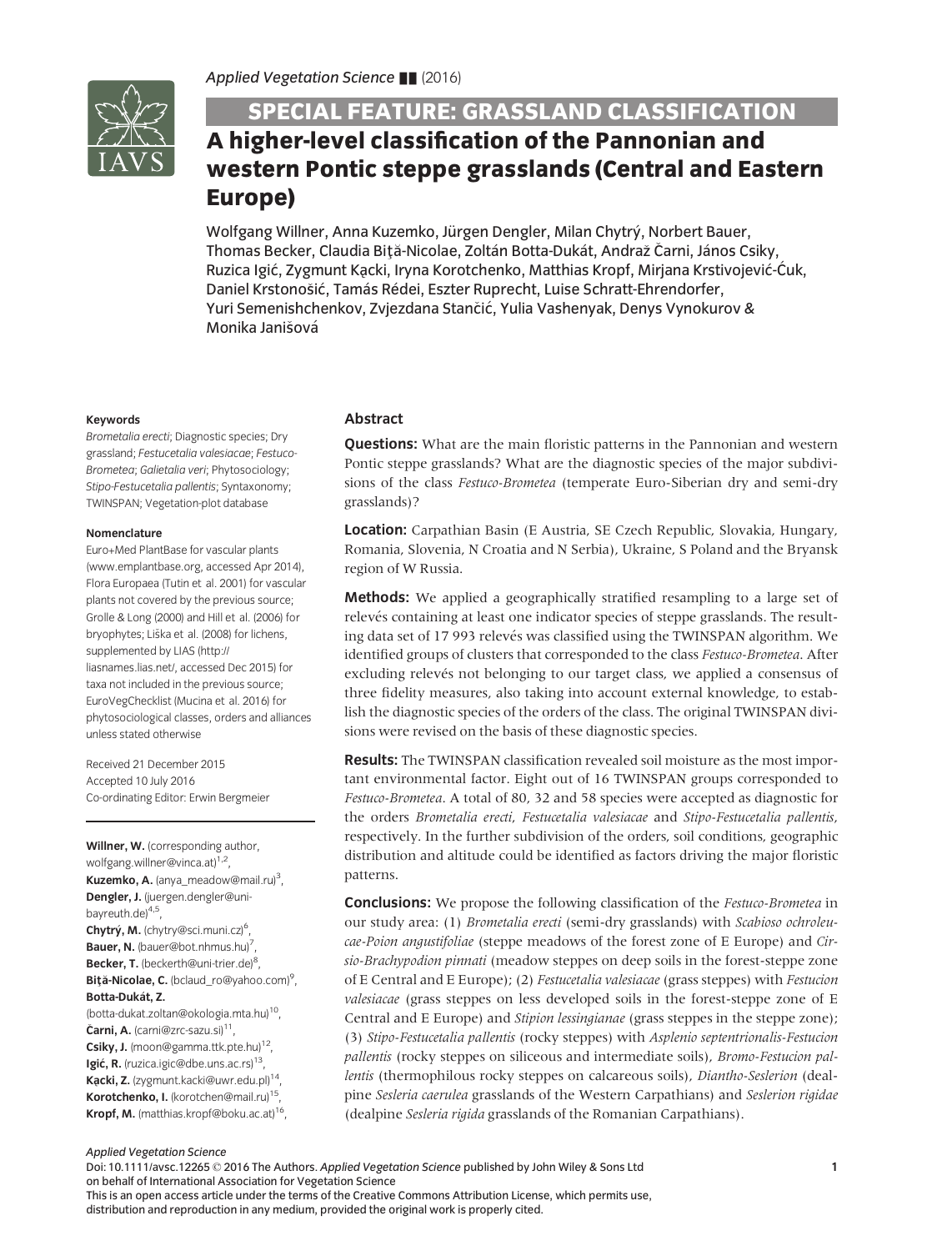Krstivojević-Ćuk, M.

(mirjana.krstivojevic@dbe.uns.ac.rs)13, Krstonošić, D. (dkrstonosic@sumfak.hr)<sup>17</sup>, Rédei, T. (redei.tamas@okologia.mta.hu)<sup>10</sup>, Ruprecht, E. (eszter.ruprecht@ubbcluj.ro)<sup>18</sup>, Schratt-Ehrendorfer, L. (luise.ehrendorfer@univie.ac.at)<sup>1</sup>,

Semenishchenkov, Y. (yuricek@yandex.ru)<sup>19</sup>, Stančić, Z. (zvjezdana.stancic@gfv.hr)<sup>20</sup>, Vashenyak, Y. (vasheniyak@mail.ru)<sup>21</sup>, Vynokurov, D. (phytosocio@ukr.net)15, **Janišová, M.** (monika.janisova@savba.sk)<sup>22</sup>

1 Department of Botany and Biodiversity Research, University of Vienna, Rennweg 14, 1030 Wien, Austria;

2 Vienna Institute for Nature Conservation and Analyses, Gießergasse 6/7, 1090 Wien, Austria;

<sup>3</sup>National Dendrological Park "Sofiyvka" of NAS of Ukraine, Kyivska 12a, 20300 Uman', Ukraine;

4 Plant Ecology, Bayreuth Center for Ecology and Environmental Research (BayCEER), University of Bayreuth, Universitätsstr. 30, 95447 Bayreuth, Germany;

5 Synthesis Centre (sDiv), German Centre for Integrative Biodiversity Research (iDiv) HalleJena-Leipzig, Deutscher Platz 5e, 04103 Leipzig, Germany; 6 Department of Botany and Zoology, Masaryk

University, Kotlářská 2, 61137 Brno, Czech Republic;

7 Department of Botany, Hungarian Natural History Museum, Baross utca 13, 1088 Budapest, Hungary;

8 Department of Regional and Environmental Sciences/Geobotany, University of Trier, Behringstr. 21, 54296 Trier,

Germany;

<sup>9</sup>Institute of Biology, Romanian Academy, Splaiul Independentei 296, s.6, 060031 Bucharest, Romania;

10MTA Centre for Ecological Research, Alkotmány u. 2-4, 2163 Vácrátót, Hungary;

<sup>11</sup>Institute of Biology, Scientific Research Center of the Slovenian Academy of Sciences and Arts, Novi trg 2, 1001 Ljubljana,

Slovenia;

<sup>12</sup>Department of Ecology, University of Pécs, Ifjúság útja 6, 7624 Pécs, Hungary; <sup>13</sup>Department of Biology and Ecology,

University of Novi Sad, Trg Dositeja Obradovića 2, 21000 Novi Sad, Serbia;

<sup>14</sup>Department of Vegetation Ecology, University of Wroclaw, Kanonia 6/8, 50-328 Wroclaw, Poland;

<sup>15</sup>M.G. Kholodny Institute of Botany, NAS of Ukraine, Tereshchenkivska 2, 01601 Kyiv, Ukraine;

<sup>16</sup>Institute for Integrative Nature Conservation Research, University of Natural Resources and Life Sciences, Gregor Mendel-Str. 33, 1180 Wien, Austria;

17Faculty of Forestry, University of Zagreb, Svetosimunska 25, 10000 Zagreb, Croatia; 18Faculty of Biology and Geology, Babeş-Bolyai University, Republicii 42, 400015 Cluj-Napoca, Romania;

19Department of Botany, Bryansk State University, Bezhitskaya 14, 241036 Bryansk, Russia;

20Faculty of Geotechnical Engineering, University of Zagreb, Hallerova aleja 7, 42000 Varaždin, Croatia;

<sup>21</sup>State Inspection of Environmental Protection, I. Franka 2/2, 29010 Khmelnytsky,

Ukraine;

22Institute of Botany, Slovak Academy of Sciences, Ďumbierska 1, 97411 Banská Bystrica, Slovakia

#### Introduction

The Pannonian steppe grasslands of the Carpathian Basin represent a western outpost of the Pontic steppes of E Europe (Walter 1974; Bohn & Neuhäusl 2000–2003). However, most steppe grasslands both in E Europe and in the Carpathian Basin have been ploughed and transformed into arable fields, especially during the last century (Molnár et al. 2008). The remaining sites are refuges for many rare species of plants and animals, and significantly contribute to European biodiversity (Poschlod & WallisDeVries 2002; Hobohm 2005). The semi-dry grasslands ("meadow steppes") of this region even hold the world records for vascular plant species richness at spatial scales between 10 and 50 m², in some regions exceeding 100 vascular plant species on plot sizes of 25 m² (Dengler et al. 2012; Merunková et al. 2012; Wilson et al. 2012; Chytrý et al. 2015).

Because of the strong decline of steppe grasslands in recent decades, many of them are listed as priority habitat types in the Habitats Directive of the European Union, e.g. '6240 Sub-Pannonic steppic grasslands', '6250 Pannonic loess steppic grasslands' and '62C0 Ponto-Sarmatic steppes' (European Commission 2013). These habitat types were defined on the basis of expert judgement, partly reflecting traditional phytosociological units. However, both their effective conservation and large-scale biogeographic comparison are impeded by the fact that no consistent classification of the grassland types of Europe is available so far. Grasslands mapped as the same habitat type may refer to floristically different units in different EU member states, while identical communities may be labelled as different habitat types (Evans 2010). Therefore, evaluations of the conservation status of certain habitat types at the European level are likely biased. Comparisons between grasslands of the European Union, on the one hand, and Ukraine and Russia, on the other hand, are even more difficult since vegetation classification systems in these two parts of Europe have developed in relative isolation (Kuzemko et al. 2014).

During the last two decades new tools and methods for large-scale classification have been developed (De Cáceres et al. 2015), and grassland classifications based on large vegetation-plot databases have been achieved in several countries or regions (e.g. Chytrý 2007; Hegedüšová Vantarová & Škodová 2014). However, very few attempts have been made to bring idiosyncratic national classifications together into uniform supra-national classifications (e.g. Illyés et al. 2007; Dúbravková et al. 2010; Terzi 2015). The present paper aims to fill this gap for the Pannonian and W Pontic steppe grasslands of Europe.

Specifically, we aim to: (1) summarize the main floristic patterns within the Pannonian and W Pontic grasslands of the class Festuco-Brometea; (2) clarify the delimitation of this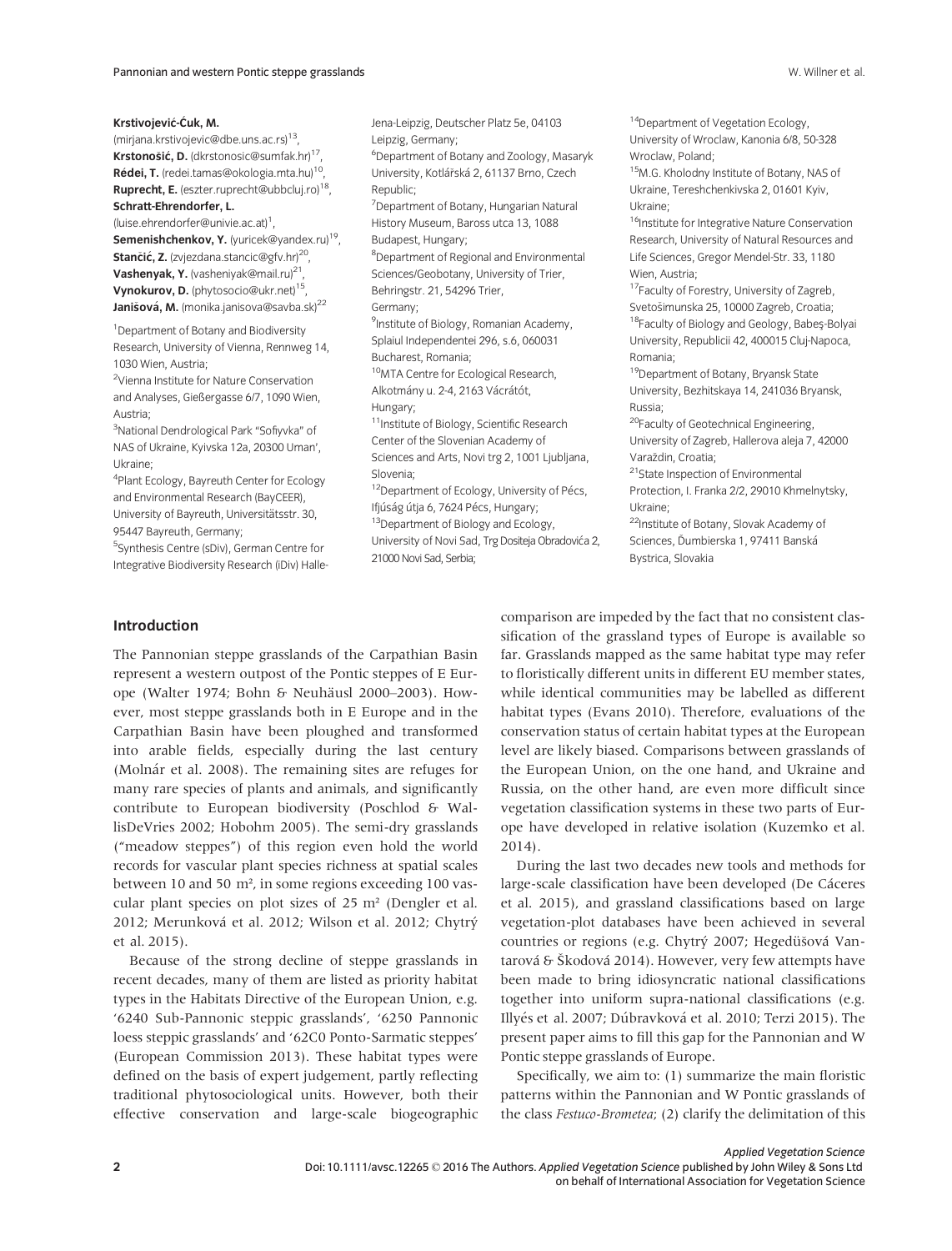class with respect to other grassland classes, especially Molinio-Arrhenatheretea and Koelerio-Corynephoretea; and (3) determine the diagnostic species of the major subdivisions of Festuco-Brometea within the study area.

## Methods

#### Study area

The study area comprises the Carpathian Basin (including the surrounding hills and low mountains) and the SW part of E Europe (Fig. 1). The following countries are included: Hungary, E Austria, SE Czech Republic (Moravia), Slovakia, Romania, Slovenia, N Serbia (Vojvodina), N Croatia, Ukraine (except Crimea), S Poland and the Bryansk region in W Russia. The area has a temperate climate with relatively cold winters and a summer maximum of precipitation. Annual precipitation ranges mostly from 450 to 650 mm (Walter & Lieth 1967). The natural vegetation of this area is characterized by deciduous broad-leaved forests (in the lowlands mostly thermophilous oak forests), foreststeppes and steppes (Bohn & Neuhäusl 2000–2003). According to the phytogeographic classification of Meusel  $\delta$  Jäger (1992), the Carpathian Basin belongs to the Pannonian Floristic Province, while the E European part of our study area mostly corresponds to the West Pontic Floristic Province.

#### Data set

As the first step, vegetation-plot data of all kinds of grasslands were obtained from databases referenced in the Global Index of Vegetation-Plot Databases (GIVD; Dengler et al. 2011; [www.givd.info\)](http://www.givd.info). These databases, together with their GIVD ID, were the Austrian Vegetation Database (EU-AT-001; Willner et al. 2012), the Czech National



Fig. 1. Study area and geographic distribution of the sample plots (after resampling).

Phytosociological Database (EU-CZ-001; Chytrý & Rafajová 2003), the Phytosociological Database of Non-forest Vegetation in Croatia (EU-HR-001; Stančić 2012), the Hungarian Phytosociological Database (EU-HU-003; Csiky et al. 2012), the Polish Vegetation Database (EU-PL-001; Kącki & Sliwinski 2012), the Romanian Grassland Database (EU-RO-008, formerly EU-RO-001 and EU-RO-002; Bita-Nicolae 2012; Ruprecht et al. 2012), the Slovak Vegetation Database (EU-SK-001; Šibík 2012) and the Ukrainian Grassland Database (EU-UA-001; Kuzemko 2012). Additional unpublished data were contributed by coauthors of this paper. All relevés were imported into JUICE 7.0 (Tichý 2002) for further data preparation and analysis. Species taxonomy and nomenclature was unified. Taxa recorded with different taxonomic precision were joined into aggregates or broad species concepts (see Appendix S1). Taxa determined only at the genus level were excluded.

From this initial data set, we selected all relevés with the presence of at least one indicator species of steppe grasslands. Indicator species were defined using published lists of character species as well as results of preliminary classifications of regional subsets of our data set (see Appendix S2 for details). Plots from altitudes above 1000 m or with a shrub or tree layer covering >10% were excluded. We further restricted the data set to relevés with a plot size between 10 and 100 m². To avoid biases due to oversampling of some areas, we applied a geographically stratified random resampling. We stratifed the study area into grid cells of  $10 \times 6$  geographic minutes and randomly selected 30 plots from each grid cell. If a cell contained 30 plots or less, all of them were selected. However, a considerable number of plots from Hungary and Ukraine had no coordinates. To avoid losing these data, we stratified them arbitrarily by available header data, which seemed to be the best approximation of locality. After resampling, the data set included 17 993 plots and 3182 taxa (Fig. 1).

Prior to the analysis, we excluded all trees and tall shrubs as they are representatives of later successional stages after abandonment and are traditionally not considered for the classification of grasslands. We also excluded lichens and bryophytes at this stage because they were only recorded in a subset of the relevés (however, we returned them to the data set for characterization of clusters). Thus, the final data set used for classification included 2247 taxa of vascular plants.

#### Classification and fidelity calculation

To identify the patterns of floristic variation, we applied the TWINSPAN algorithm using WinTWINS 2.3 (Hill & Smilauer 2005). Cut levels of pseudospecies were set to 0%, 5% and 25% cover. Species with less than five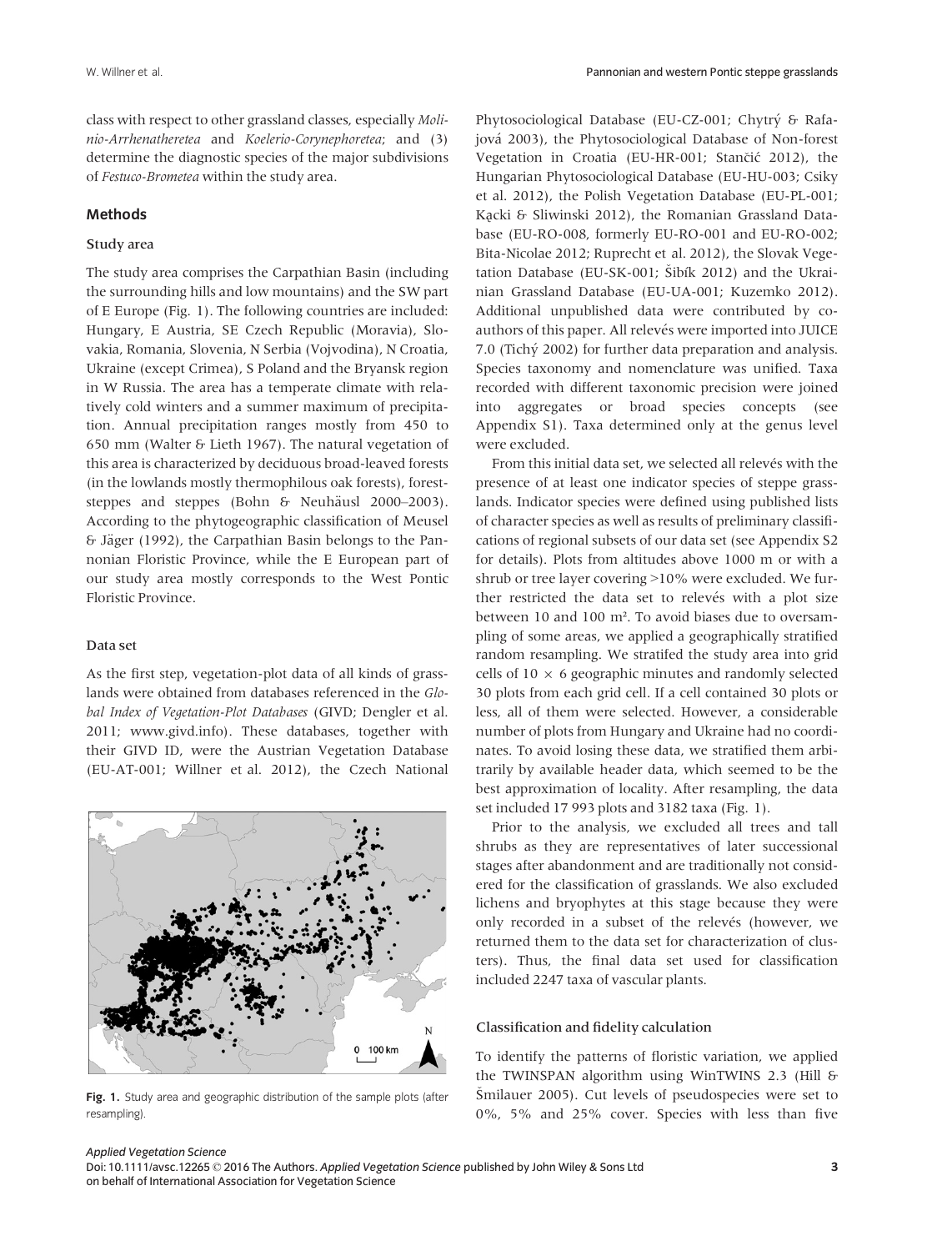occurences were excluded. The maximum number of division levels was six, and minimum group size for division was two plots. To evaluate the phytosociological class membership of the TWINSPAN clusters, we used the diagnostic species of classes as listed in the EuroVegChecklist (Mucina et al. 2016). For each relevé, we calculated the total cover of the diagnostic species of the following classes: Festuco-Brometea, Molinio-Arrhenatheretea, Nardetea strictae, Koelerio-Corynephoretea and Elyno-Seslerietea. Then we averaged the values for each class among the relevés of each cluster (see Appendix S3 for a full list of class species; note that some species are diagnostic for two classes). For the subsequent analyses, we only used those clusters where the Festuco-Brometea species had the highest average total cover. Within these clusters, we excluded all relevés where the species of another class clearly prevailed (i.e. where the total cover of the species of another class was > 50% and at least 10% higher than the total cover of the Festuco-Brometea species). No transformation of the cover values was applied. The values "r" and "+" of the Braun-Blanquet scale were calculated as 1%; for other values the average percentage cover was used. Calculation was done in the JUICE program following the algorithm formally described by Fischer (2015).

In the "cleaned" Festuco-Brometea data set, we merged adjacent clusters into larger groups that corresponded most closely to the concepts of phytosociological orders (Brometalia erecti, Festucetalia valesiacae and Stipo-Festucetalia pallentis). Fidelity of species to orders was calculated using three different fidelity measures: phi coefficient of association (Chytrý et al. 2002; Tichý & Chytrý 2006), constancy ratio (Dengler 2003) and cover ratio (Willner et al. 2009). Cover ratio was only used for species exceeding an average cover of 5% in at least one order. The phi coefficient was calculated assuming equal group size, and positive phi values were only accepted if the difference in species constancy between the target order and the rest of the class was significant according to Fisher's exact test at  $P = 0.05$ .

#### Formal definition of vegetation units

Unlike many recent studies that apply the Cocktail method to establish formal definitions of vegetation units (e.g. Janišová & Dúbravková 2010; Rodríguez-Rojo et al. 2014), we use diagnostic species for this purpose. Plots are assigned to the unit with the highest total cover of diagnostic species. This approach is usually applied in a hierchical manner, starting with the assignment to a class, and then successively proceeding to the lower ranks (Willner 2011). Advantages of this approach are that (1) one does not need a-priori diagnostic species groups that are valid for all vegetation classes, and (2) almost all plots can be assigned to one and only one vegetation unit. However, both

approaches involve subjective decisions such as the fidelity measure or the applied fidelity threshold. Therefore, the diagnostic species determined by any statistical procedure are just an approximation of the complex reality, dependent on the data set and various subjective choices.

While for the class level we relied on expert-based diagnostic species lists (Appendix S3), we used a consensus of the three fidelity measures mentioned above to establish the diagnostic species of the orders. Species reaching a phi coefficient of 0.2, a constancy ratio of 2 (i.e. a constancy at least twice as high as in the unit with the second highest constancy value) and a cover ratio of 2 were automatically accepted as diagnostic. Species reaching only one or two of these thresholds were evaluated individually and only accepted if their diagnostic value was supported by external knowledge (either by published references or by our own field experience). Moreover, we only considered species with a constancy of at least 5% in one of the orders. The ecological requirements of the accepted diagnostic species of the orders were compared using the indicator values of Borhidi (1995). We tried to distinguish between differential and character species, but this distinction did not influence the following step of re-assignment.

#### Re-assignment of relevés

To improve the consistency between the TWINSPANbased groups and our formal definitions of the orders, we adjusted the order assignment of the relevés using the total cover of diagnostic species (see Luther-Mosebach et al. 2012 for a similar approach). Relevés showing a mismatch between the total cover of diagnostic species and the initial, TWINSPAN-based order assignment were manually re-assigned (note that this step is similar to the "refined ordination" of the TWINSPAN algorithm). To account for the limited accuracy of cover values, a tolerance of 10% was applied. Thus, a relevé was only re-assigned to another order if the total cover value of that order was at least 10% higher than the total cover value of the initial one. This adjusted data set was used for the description and interpretation of the internal variability of each order. Within orders, the original TWINSPAN cluster membership of the relevés was preserved.

# Results

# TWINSPAN classification of the total data set

The TWINSPAN table roughly follows a moisture gradient ranging from wet meadows on the left to dry rocky grasslands on the right (Appendix S4). Semi-dry grasslands are situated in the centre of the table. At the 4th level of division, the following vegetation types were identified: (1) intermittently wet, nutrient-poor meadows; (2)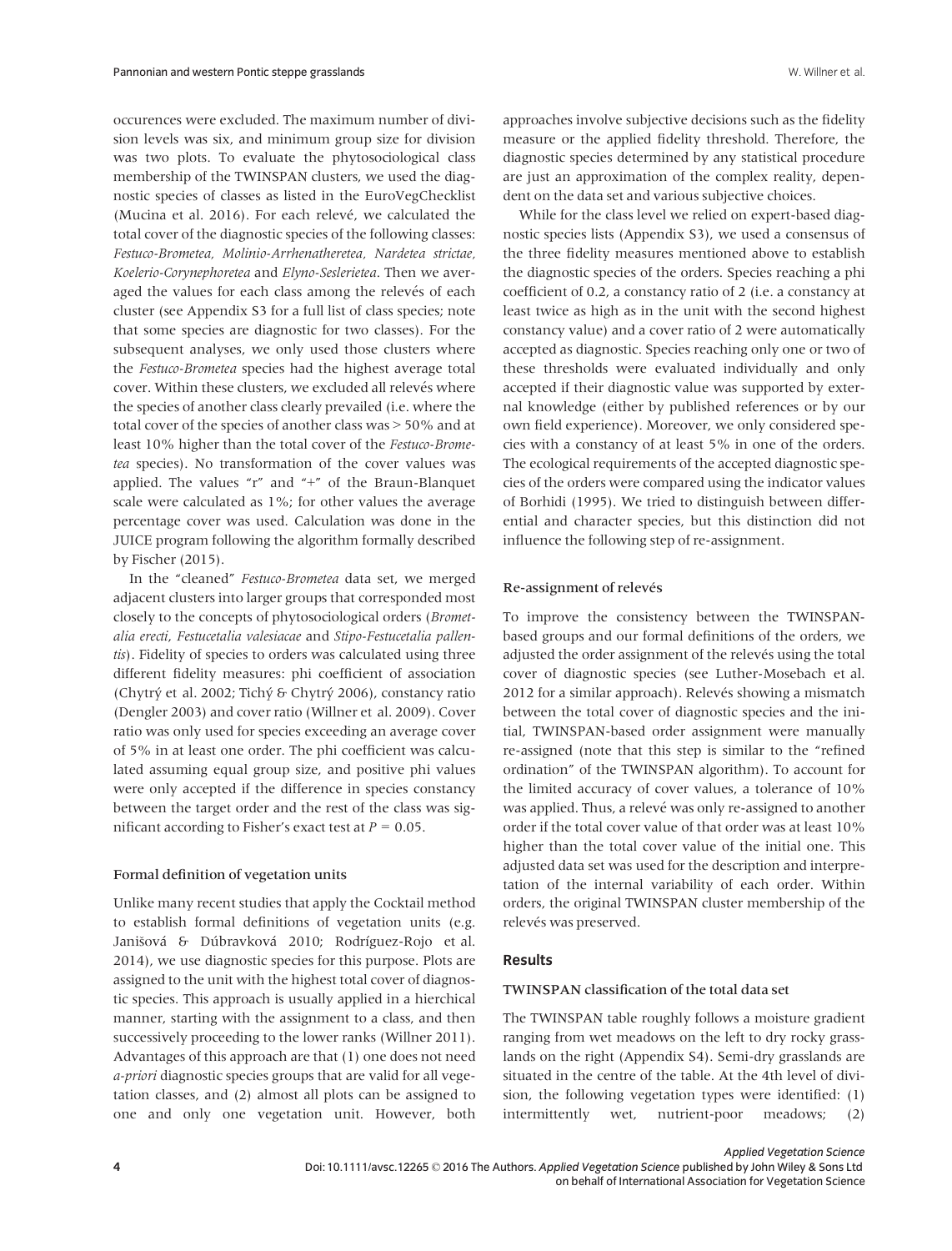permanently wet meadows; (3) steppic meadows on rarely flooded river terraces in Eastern Europe; (4) temporarily wet alluvial meadows; (5) grasslands on nutrient-poor, acidic soils; (6) nutrient-rich mesic meadows and pastures; (7) floristically impoverished semi-dry grasslands; (8) species-rich semi-dry grasslands on moderately acidic soils; (9) semi-dry grasslands on calcareous soils; (10) grass steppes; (11) sand steppes; (12) pioneer grasslands on sandy soils; (13) rocky grasslands on calcareous and siliceous bedrock; (14) calcareous rocky grasslands rich in sub-mediterranean species; (15) dealpine rocky grasslands of the Western Carpathians; (16) dealpine rocky grasslands of the Romanian Carpathians.

According to the average total cover of diagnostic species of classes, groups 1, 2, 4 and 6 belong to the class Molinio-Arrhenatheretea, group 5 to the Nardetea strictae, groups 7– 10 and 13–16 to the Festuco-Brometea and groups 11–12 to the Koelerio-Corynephoretea. Group 3 is transitional between the Molinio-Arrhenatheretea and the Koelerio-Corynephoretea. The average total covers of class species as well as a preliminary syntaxonomic interpretation of all clusters at the 6th level of division is given in Appendix S5.

#### Diagnostic species of the Festuco-Brometea orders

Within the Festuco-Brometea, groups 7–9 correspond to the order Brometalia erecti, group 10 to the Festucetalia valesiacae and groups 13–16 to the Stipo-Festucetalia pallentis. In the Brometalia erecti, 66 species reached both the threshold of phi coefficient and constancy ratio. Eight species reached only the phi threshold and 32 species only the constancy ratio threshold. For the Festucetalia valesiacae, the respective values are 19 (both), four (only phi) and 31 (only constancy ratio), and for the Stipo-Festucetalia pallentis 51 (both), one (only phi) and 16 (only constancy ratio) (Appendix S6). Seven species had an average cover of ≥5% in at least one order. Six of them (Brachypodium pinnatum agg., Bromus erectus, Festuca valesiaca, Festuca pallens agg., Sesleria caerulea and Carex humilis) reached the threshold of all three fidelity measures, while Festuca stricta subsp. sulcata only reached the phi and constancy ratio threshold but not the cover ratio threshold. Thus, 135 species were automatically accepted as diagnostic (as they reached the threshold of all three fidelity measures), while 93 species were individually evaluated. Finally, 170 species were accepted as diagnostic (80 species for the Brometalia erecti, 32 species for the Festucetalia valesiacae and 58 species for the Stipo-Festucetalia pallentis). Phi, constancy and average cover values of all species as well as reasons for accepting or rejecting a species as diagnostic are given in Appendix S6.

Brometalia species tend to have lower indicator values for temperature, soil reaction, light and continentality,

but higher values for nutrients and soil moisture (Fig. 2). Diagnostic species of the Festucetalia valesiacae have the highest temperature and continentality values, while for soil reaction, light, nutrients and soil moisture they are intermediate between the two other orders. Stipo-Festucetalia species tend to have the highest values for soil reaction and light and the lowest values for nutrients and soil moisture.

# Internal variability of the orders

Re-assignment of relevés among the orders led to a revised classification of the Festuco-Brometea (Table 1, Appendices S7, S8). While the TWINSPAN groups corresponding to the Brometalia erecti and Stipo-Festucetalia pallentis largely remained unchanged, a considerable portion of group 10 (corresponding to the Festucetalia valesiacae) was moved to one of the two other orders (Table 2).

#### Brometalia erecti (Table 1: B1–B7, Fig. 3)

The further subdivision of the Brometalia erecti mainly reflects differences in soil conditions and to a lesser degree also the geographic distribution. Group B1 includes semidry grasslands in floodplains as well as on acidic soils. Both of these subtypes are mostly dominated by Festuca stricta subsp. sulcata, while Bromus erectus is almost absent. Group B2 is mainly restricted to the forest zone of Eastern Europe where several more southerly distributed species are absent. The next two groups include rather mesic, often very species-rich grasslands on moderately acidic soils. This type is especially widespread in the Carpathians (group B3) and in the northwestern Dinaric mountains (group B4). Groups B5–B7 comprise more xeric grasslands on calcareous soils. Species of the Festucetalia valesiacae and Stipo-Festucetalia pallentis are more frequent in this type than in other units of the Brometalia erecti. This kind of semi-dry grassland is widespread throughout the study area and also includes the meadow steppes in the forest-steppe zone of Ukraine.

# Festucetalia valesiacae (Table 1: F1–F4, Fig. 3)

The grass steppes of the Festucetalia valesiacae are subdivided into geographic groups. Although there is considerable overlap in the distribution of the four TWINSPAN clusters, they can be linked to the northwest (group F1), southwest (group F2), northeast (group F3) and southeast (group F4) of the study area. The last group is the most distinct one, with Pontic species such as Salvia nutans, Phlomis pungens and Stipa lessingiana reaching a high constancy. It is the only type of the studied grasslands that is distributed within the true steppe zone.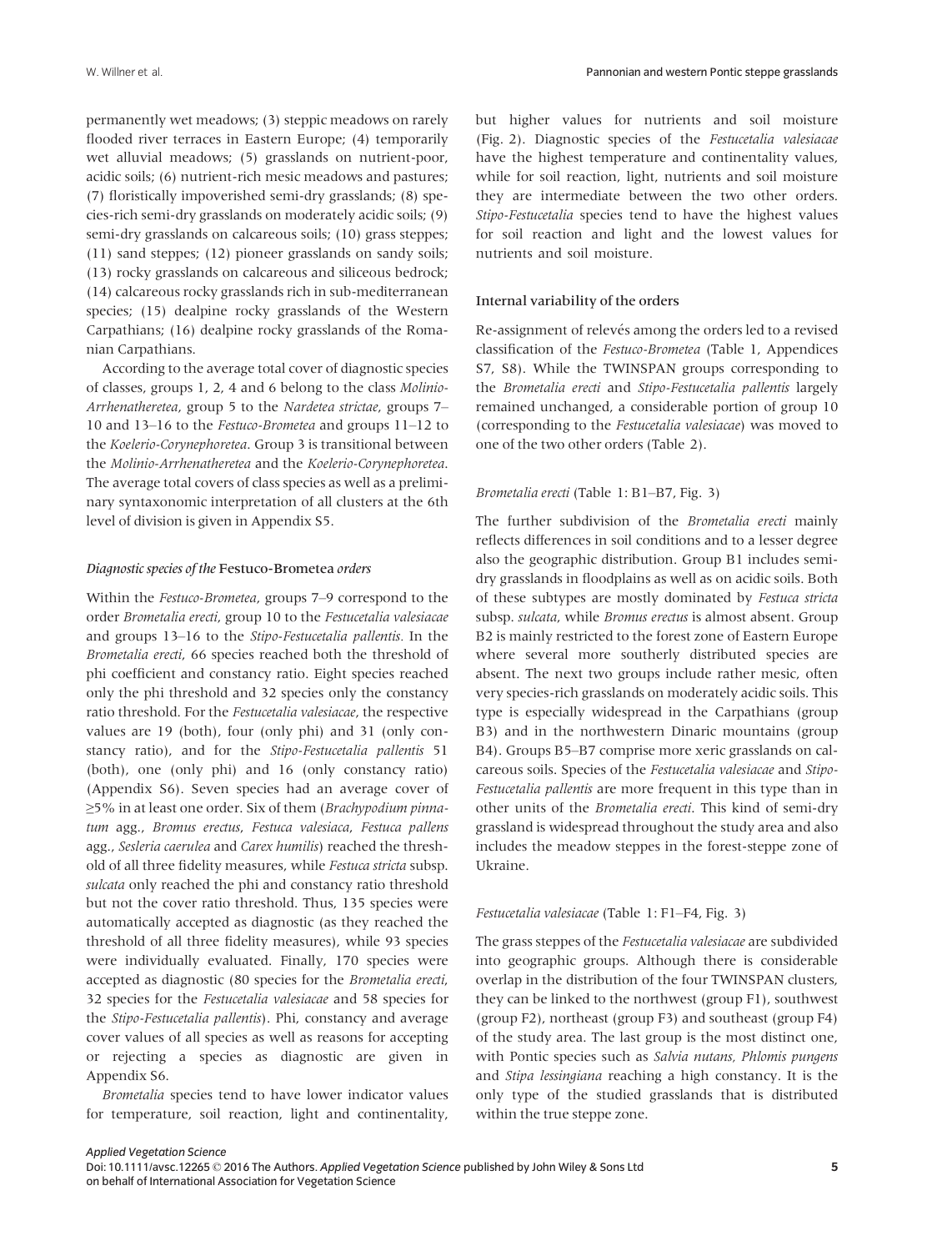

Fig. 2. Relative frequency distribution of Borhidi indicator values among the accepted diagnostic species of the orders Brometalia erecti, Festucetalia valesiacae and Stipo-Festucetalia pallentis.

#### Stipo-Festucetalia pallentis (Table 1: S1–S7, Fig. 3)

The Stipo-Festucetalia pallentis show the most complex pattern of the three orders. Group S1 includes communities transitional to the Festucetalia valesiacae. Festuca pallens agg. is mostly replaced by Festuca stricta subsp. sulcata in this group. Rocky grasslands on siliceous soils are included in group S2, which lacks many calciphilous diagnostic species of the order. Groups S3–S5 represent typical calcareous rocky grasslands. Groups S4 and S5 are rich in sub-mediterranean species such as Helianthemum canum and Fumana procumbens. Submontane and montane grasslands with many dealpine species are included in groups S6 and S7. Group S6 is usually dominated by Sesleria caerulea and

occurs mainly in the Western Carpathians. Group S7 is dominated by Sesleria rigida and occurs in the Romanian Carpathians.

# **Discussion**

#### Syntaxonomy

In the classic system of the Festuco-Brometea, all communities of the eastern part of Europe were included in the order Festucetalia valesiacae, while all of sub-atlantic Europe were grouped within the Brometalia erecti, in both cases irrespective of soil properties (e.g. Royer 1991). In recent decades, however, most authors argue for a subdivision of the class reflecting the soil conditions at the level of orders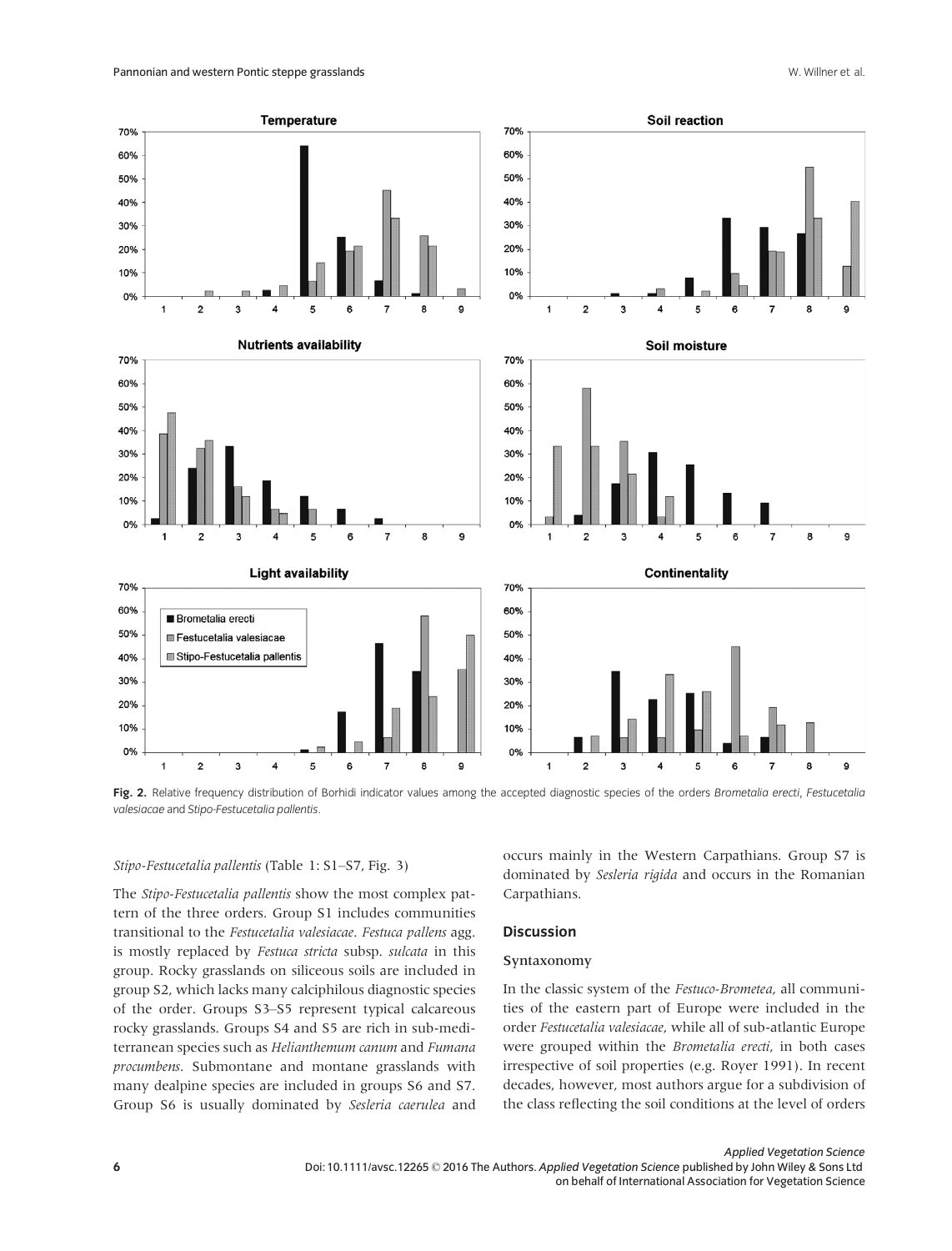Table 1. Synoptic table of the Festuco-Brometea.

| Group Number                 | <b>B1</b>      | B <sub>2</sub> | B <sub>3</sub> | Β4  | B <sub>5</sub> | <b>B6</b>      | B7             | F1             | F <sub>2</sub> | F <sub>3</sub> | F4                   | S1             | S2             | S <sub>3</sub> | S4             | S5             | S6             | S7             |
|------------------------------|----------------|----------------|----------------|-----|----------------|----------------|----------------|----------------|----------------|----------------|----------------------|----------------|----------------|----------------|----------------|----------------|----------------|----------------|
| Twinspan Cluster Level 4     | 7              | $\overline{7}$ | 8              | 8   | 9              | 9              | 10             | 10             | 10             | 10             | 10                   | 10             | 13             | 13             | 14             | 14             | 15             | 16             |
| Twinspan Cluster Level 5-6   | $\mathbf 0$    | 1              | $\mathbf 0$    | 1   | $\mathbf 0$    | $\mathbf{1}$   |                | $0-0$          | $0 - 1$        | $1 - 0$        | $1 - 1$              |                | $\mathbf 0$    | $\mathbf{1}$   | $\mathbf 0$    | $\mathbf{1}$   | $\mathbf 0$    | $\mathbf{1}$   |
| No. of Relevés               | 301            | 135            | 994            | 235 | 846            | 765            | 760            | 1324           | 730            | 1316           | 177                  | 709            | 65             | 690            | 174            | 250            | 192            | 66             |
| <b>Brometalia erecti</b>     |                |                |                |     |                |                |                |                |                |                |                      |                |                |                |                |                |                |                |
| Brachypodium pinnatum agg.   | 15             | 8              | 62             | 86  | 68             | 82             | 15             | 4              | 10             | 1              | 1                    | 6              |                | 6              | 3              |                | 5              |                |
| Briza media                  | 20             | 21             | 78             | 94  | 43             | 38             | 6              | 1              | 1              | 1              |                      | $\overline{c}$ |                | 4              | 1              |                | 4              |                |
| Dactylis glomerata           | 52             | 24             | 65             | 68  | 34             | 45             | 24             | 6              | 6              | 16             |                      | $\mathbf{1}$   |                | 1              |                |                |                |                |
| <b>Bromus erectus</b>        | 15             |                | 42             | 94  | 38             | 17             | 23             | 6              | 3              | 1              |                      | 5              |                | 3              | 3              | 5              |                |                |
| Centaurea jacea              | 30             | 58             | 44             | 74  | 21             | 19             | 13             | 2              | $\overline{c}$ | 8              |                      | $\mathbf{1}$   |                | 1              |                |                |                |                |
| Leontodon hispidus           | 38             | 25             | 67             | 47  | 32             | 19             | 15             | 5              | 5              | 10             |                      | 7              |                | 3              | 1              |                | 5              |                |
| Knautia arvensis             | 35             | 53             | 48             | 35  | 35             | 38             | 16             | 4              | 6              | 15             | 2                    | $\overline{c}$ |                | $\overline{c}$ |                |                | 11             |                |
| Lotus corniculatus           | 60             | 39             | 73             | 91  | 48             | 27             | 33             | 15             | 15             | 23             | 3                    | 13             |                | 6              | $\overline{4}$ | 5              | 23             |                |
| Arrhenatherum elatius        | 47             | 12             | 51             | 42  | 31             | 23             | 23             | 14             | $\mathbf{1}$   | 4              |                      | 8              | $\overline{c}$ | 1              |                |                | $\mathbf{1}$   |                |
| Leucanthemum vulgare agg.    | 35             | 52             | 62             | 76  | 21             | 21             | 7              | 1              | $\mathbf{1}$   | 3              |                      | 2              |                | 10             | 3              |                | 39             | 6              |
| Plantago media               | 57             | 38             | 73             | 74  | 53             | 56             | 32             | 10             | 34             | 38             | 15                   | 16             |                | 8              | $\overline{2}$ |                | 7              | $\overline{2}$ |
| Trifolium montanum           | 10             | 27             | 54             | 72  | 28             | 36             | 11             | 4              | $\overline{7}$ | 13             |                      | 4              |                | 1              |                |                |                |                |
| Salvia pratensis             | 32             | 46             | 56             | 85  | 53             | 64             | 28             | 18             | 20             | 22             | $\ddot{\phantom{a}}$ | 15             |                | 14             | 5              | 4              | 3              |                |
| Pimpinella saxifraga agg.    | 44             | 59             | 63             | 63  | 57             | 40             | 40             | 24             | 18             | 17             | $\overline{c}$       | 25             |                | 16             | 7              | 1              | 19             | 6              |
| Trifolium pratense           | 54             | 55             | 50             | 53  | 6              | $\overline{4}$ | 10             | $\overline{c}$ | $\mathbf{1}$   | 12             |                      | $\mathbf{1}$   |                | 1              |                |                | 2              |                |
| Linum catharticum            | 6              | 6              | 51             | 81  | 35             | 14             | 7              | $\overline{c}$ | $\overline{c}$ | 3              | $\overline{c}$       | 5              |                | 11             | $\overline{c}$ |                | 23             | 6              |
| Anthoxanthum odoratum agg.   | 33             | $\overline{4}$ | 46             | 41  | $\overline{4}$ | 6              | 11             | 4              | 1              | 1              |                      | 3              |                | 1              |                |                |                |                |
| Thymus pulegioides           | 24             | 58             | 45             | 14  | 26             | $\mathbf{1}$   | 15             | 5              | $\mathbf{1}$   | 2              |                      | $\overline{4}$ | 3              | $\overline{4}$ |                |                | 5              | $\overline{c}$ |
| Centaurea scabiosa           | 15             | 24             | 38             | 49  | 59             | 66             | 20             | 11             | 22             | 18             | 6                    | 9              |                | 15             | 13             | $\overline{2}$ | 7              |                |
| Festuca rubra agg            | 16             | 24             | 39             | 12  | 10             | $\overline{4}$ | 9              | $\overline{c}$ |                | 1              |                      | $\mathbf{1}$   |                | 1              |                |                | 1              |                |
| Betonica officinalis         | 9              | $\overline{4}$ | 29             | 34  | 8              | 24             | 5              | $\mathbf{1}$   | $\mathbf{1}$   | 3              | 1                    | 1              |                | 1              |                |                | 1              |                |
| Plantago lanceolata          | 68             | 44             | 70             | 86  | 29             | 18             | 37             | 23             | 18             | 37             | 23                   | 13             |                | 2              |                |                | 2              |                |
| Vicia cracca                 | 13             | 37             | 33             | 37  | 9              | $\overline{7}$ | 5              | $\mathbf{1}$   | $\mathbf{1}$   | 3              |                      | $\mathbf{1}$   |                | 1              |                |                | 9              |                |
| Carex caryophyllea           | 12             | $\overline{2}$ | 35             | 68  | 28             | 13             | 14             | 9              | 5              | 3              |                      | 6              |                | 1              | $\overline{2}$ | 1              |                |                |
| Ranunculus polyanthemos agg. | 34             | 22             | 38             | 23  | 18             | 33             | 14             | $\overline{2}$ | $\overline{4}$ | 19             |                      | 3              |                | 1              | $\mathbf{1}$   | 1              | 3              | ä,             |
| Carlina acaulis              | 4              | 4              | 44             | 46  | 28             | 10             | 6              | $\overline{2}$ | 1              | 1              |                      | 4              |                | 6              | 5              |                | 24             | $\overline{c}$ |
| Trisetum flavescens          | 15             |                | 37             | 25  | 3              | $\mathbf{1}$   | $\overline{2}$ | $\mathbf{1}$   | 1              |                |                      |                |                |                |                |                |                |                |
| Carex flacca                 | 4              | $\overline{c}$ | 21             | 76  | 18             | 4              | $\mathbf{1}$   | 1              |                |                |                      | 1              |                | 1              |                |                | $\overline{2}$ |                |
| Agrostis capillaris          | 30             | 19             | 35             | 13  | 8              | 5              | 12             | 4              | 1              | 2              |                      | 1              |                | 1              |                |                |                |                |
| Festuca pratensis            | 32             | 37             | 36             | 10  | 5              | 10             | 6              | 1              | 1              | 5              | $\overline{a}$       | 1              |                |                |                |                | 1              |                |
| Daucus carota                | 43             | 59             | 31             | 41  | 19             | 7              | 21             | 4              | 3              | 18             | 3                    | 4              |                | 1              |                |                |                |                |
| Veronica chamaedrys          | 34             | 21             | 34             | 13  | 10             | 6              | 9              | $\overline{c}$ | $\mathbf{1}$   | 5              |                      | $\overline{c}$ |                | $\overline{2}$ |                |                | 5              | 6              |
| Cirsium pannonicum           | 1              |                | 20             | 47  | 8              | 16             | 1              |                | 1              | 1              |                      |                |                | $\overline{c}$ |                |                | 1              |                |
| Cruciata glabra              | 2              | $\overline{2}$ | 34             | 34  | 7              | 8              | 1              | 1              | 1              | 1              |                      |                |                | 1              |                |                | 5              | $\overline{2}$ |
| Prunella vulgaris            | 20             | 24             | 27             | 17  | 6              | 7              | 4              | 1              | 1              | 3              |                      |                |                |                |                |                | 1              |                |
| Ononis spinosa               | 18             | $\overline{c}$ | 28             | 9   | 16             | 12             | 9              | 3              | $\overline{c}$ | 6              | 1                    |                |                |                |                |                |                |                |
| Tragopogon pratensis         | 13             | 5              | 37             | 28  | 12             |                |                |                | 6              |                |                      | $\overline{c}$ |                |                |                |                |                |                |
| Campanula glomerata          | $\overline{c}$ | 1              | 26             | 11  | 14             | 24             | 3              | 1              | $\overline{c}$ | 1              |                      | $\mathbf{2}$   |                | $\overline{c}$ | 1              |                | 3              |                |
| Luzula campestris agg.       | 21             |                | 34             | 25  | $\overline{4}$ | $\overline{4}$ | 9              | 3              |                | 1              | 1                    | 3              |                |                |                |                |                | 3              |
| Polygala comosa              | 10             | 31             | 23             | 60  | 16             | 5              | 6              | $\mathbf{1}$   | 3              | $\overline{4}$ | $\overline{c}$       | $\overline{c}$ |                | 1              |                |                |                | $\overline{c}$ |
| Ranunculus bulbosus          | 13             | $\mathbf{1}$   | 23             | 50  | 9              | $\overline{c}$ | 3              | $\overline{c}$ | $\mathbf{1}$   | 1              | $\ddot{\phantom{a}}$ | $\mathbf{1}$   |                | 1              | 1              |                |                |                |
| Filipendula vulgaris         | 22             | 18             | 39             | 36  | 12             | 55             | 14             | 6              | 21             | 18             | $\overline{2}$       | 12             |                | 1              |                | 3              |                |                |
| Carex montana                |                |                | 22             | 34  | $\overline{7}$ | 9              | $\overline{c}$ | $\mathbf{1}$   | $\mathbf{1}$   | 1              |                      | $\mathbf{1}$   |                | $\mathbf{1}$   |                |                | $\overline{c}$ |                |
| Avenula pubescens            | 8              | 3              | 26             | 20  | $\overline{7}$ | 14             | 5              | $\overline{c}$ | $\mathbf{1}$   | 1              |                      | $\overline{2}$ |                | $\mathbf{1}$   | $\mathbf{1}$   |                |                |                |
| Viola hirta                  | 16             | $\mathbf{1}$   | 42             | 27  | 27             | 28             | 8              | 3              | 14             | 4              | $\mathbf{1}$         | 10             |                | 10             | $\overline{c}$ |                | 34             |                |
| Koeleria pyramidata          | $\overline{c}$ |                | 9              | 79  | 11             | $\overline{c}$ | $\overline{c}$ | $\mathbf{1}$   | $\mathbf{1}$   |                |                      | $\mathbf{1}$   |                | $\mathbf{1}$   |                |                | 3              |                |
| Rhinanthus minor             | 10             | 3              | 25             | 10  | 5              | 3              | $\overline{4}$ | $\overline{c}$ | $\mathbf{1}$   | $\mathbf{1}$   |                      | $\mathbf{1}$   |                | $\mathbf{1}$   |                |                | 1              |                |
| Primula veris                | 3              | $\mathbf{1}$   | 34             | t,  | 8              | 16             | 4              | $\mathbf{1}$   | $\mathbf{1}$   | 1              |                      | $\overline{c}$ |                | 7              |                |                | 1              | 17             |
| Campanula patula             | 9              | $\overline{c}$ | 24             | 6   | $\mathbf{1}$   | $\mathbf{1}$   | $\overline{2}$ | 1              |                | 1              |                      | $\mathbf{1}$   |                | 1              |                |                |                |                |
| Prunella grandiflora         | 3              | $\mathbf{1}$   | 12             | 32  | 15             | 18             | $\overline{c}$ | $\mathbf{1}$   | 1              | 1              |                      | $\mathbf{1}$   |                | 3              | 1              |                | 4              |                |
| Rumex acetosa                | 13             | 13             | 26             | 11  | $\mathbf{1}$   | 4              | 3              | $\overline{c}$ | $\mathbf{1}$   | $\overline{c}$ |                      | $\mathbf{1}$   |                | $\mathbf{1}$   | $\mathbf{1}$   |                |                |                |
| Carex tomentosa              | 4              |                | 17             |     | 6              | 12             | $\mathbf{1}$   | $\mathbf{1}$   | $\mathbf{1}$   | $\mathbf{1}$   |                      | 1              |                |                | 1              |                |                |                |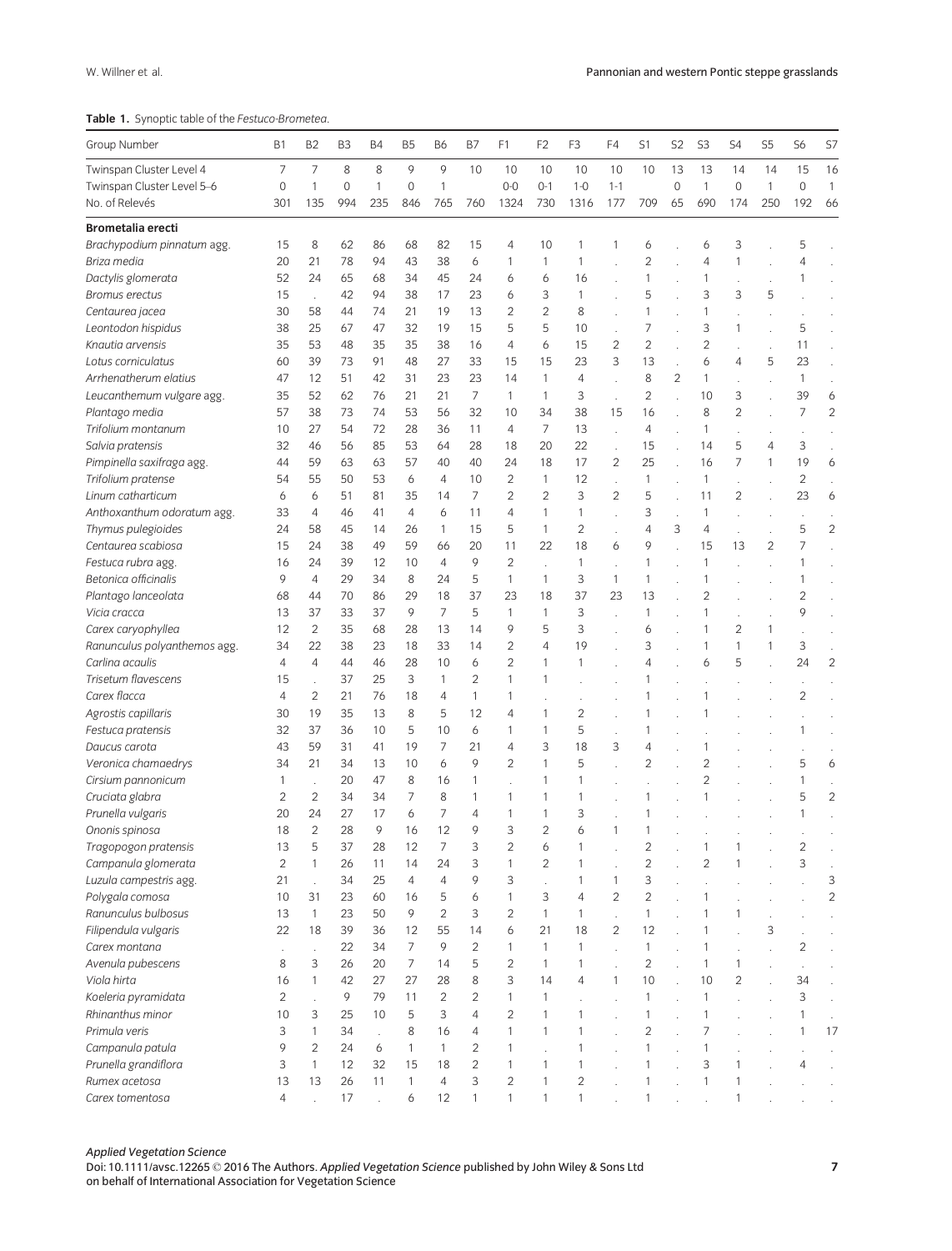Table 1. (Continued).

| Group Number                      | <b>B1</b>      | B <sub>2</sub>       | B <sub>3</sub>      | <b>B4</b>      | <b>B5</b>      | <b>B6</b>      | B7             | F <sub>1</sub> | F <sub>2</sub> | F <sub>3</sub> | F4             | S1             | S <sub>2</sub> | S <sub>3</sub> | S4             | S <sub>5</sub> | S6             | S7             |
|-----------------------------------|----------------|----------------------|---------------------|----------------|----------------|----------------|----------------|----------------|----------------|----------------|----------------|----------------|----------------|----------------|----------------|----------------|----------------|----------------|
| Lathyrus pratensis                | 12             | 6                    | 18                  | 19             | $\overline{c}$ | $\mathbf{1}$   | $\mathbf{1}$   | $\mathbf{1}$   |                | $\mathbf{1}$   |                |                |                |                |                |                | $\overline{2}$ |                |
| Colchicum autumnale               | 6              |                      | 22                  | 3              | $\overline{c}$ | 1              | $\mathbf{1}$   | 1              | 1              |                |                |                |                |                |                |                |                |                |
| Potentilla erecta                 | 1              | $\mathbf{1}$         | 18                  | 33             | $\mathbf{1}$   | $\mathbf{1}$   |                | $\mathbf{1}$   | $\mathbf{1}$   | 1              |                |                |                |                |                |                |                |                |
| Seseli annuum                     | 6              | 19                   | 11                  | 3              | 23             | 20             | 9              | 5              | 3              | 3              | 1              | 4              |                | 1              |                |                |                |                |
| Peucedanum cervaria               | 2              |                      | 9                   | 10             | 11             | 41             | 5              | $\overline{c}$ | 5              | 1              |                | 3              |                | 6              |                | 1              | 3              |                |
| Taraxacum sect. Ruderalia         | 28             | 24                   | 27                  | 1              | 5              | 6              | $\overline{7}$ | $\overline{2}$ | $\mathbf{1}$   | 8              | $\mathbf{1}$   | $\overline{c}$ |                | $\mathbf{1}$   |                |                | 5              |                |
| Danthonia alpina                  | 1              |                      | $\overline{4}$      | 41             | 3              | 8              | $\mathbf{1}$   | $\mathbf{1}$   | $\mathbf{1}$   |                |                |                |                |                |                |                |                |                |
| Buphthalmum salicifolium          | 1              | 1                    | 5                   | 79             | 13             | 1              | $\mathbf{1}$   | $\cdot$        |                |                |                | 1              |                | 3              |                |                | 13             |                |
| Potentilla heptaphylla            | 15             | 1                    | 35                  | $\mathbf{1}$   | 22             | 5              | 9              | 3              | $\mathbf{1}$   | $\overline{2}$ |                | 1              | 2              | 17             | 11             |                | $\overline{7}$ | $\overline{2}$ |
| Carlina vulgaris agg.             | 10             | 22                   | 16                  | 16             | 28             | 17             | 14             | $\overline{4}$ | 6              | 8              |                | 7              |                | 6              | 5              | 1              | 9              | 3              |
| Ranunculus acris                  | 5              | 19                   | 17                  | 8              | $\mathbf{1}$   | $\overline{2}$ | $\mathbf{1}$   | $\mathbf{1}$   |                | $\mathbf{1}$   |                | 1              |                |                |                |                | 1              |                |
| Thymus longicaulis                | 1              |                      | $\mathbf{1}$        | 69             | 3              | 1              |                | $\cdot$        |                |                |                |                |                |                |                |                |                |                |
| Clinopodium vulgare               | 17             | 4                    | 15                  | 9              | 12             | 10             | $\overline{7}$ | 3              | 5              | 3              | 1              | 3              |                |                |                |                | 8              |                |
| Euphorbia verrucosa               | ×,             |                      | $\overline{2}$      | 55             | 6              | 1              | $\mathbf{1}$   |                |                |                |                |                |                |                |                |                |                |                |
| Cerastium fontanum subsp. vulgare | 22             | 13                   | 24                  | 3              | 3              | $\overline{c}$ | $\overline{7}$ | $\overline{2}$ |                | $\overline{7}$ | 1              | $\overline{c}$ |                |                |                |                | $\overline{c}$ |                |
| Prunella laciniata                | 13             |                      | 10                  | 26             | $\overline{7}$ | 5              | 5              | $\overline{2}$ | $\mathbf{1}$   | $\overline{c}$ |                | 1              |                | 1              |                |                |                |                |
| Carex michelii                    | 1              |                      | 7                   |                | 9              | 21             | 3              | $\overline{2}$ | $\overline{2}$ | $\overline{2}$ | 1              | 1              |                |                |                |                |                |                |
| Onobrychis viciifolia agg.        | 3              | 3                    | 17                  | 20             | 15             | 33             | $\overline{7}$ | $\overline{2}$ | 16             | 9              | 8              | 7              |                |                |                |                |                |                |
| Polygala vulgaris                 | 3              | $\mathbf{1}$         | 17                  | 25             | 5              | $\overline{2}$ | 3              | $\mathbf{1}$   | $\mathbf{1}$   | 3              |                | 1              |                | $\mathbf{1}$   |                |                | $\overline{2}$ | $\overline{2}$ |
| Alchemilla spec.div.              | 2              | 1                    | 18                  | $\overline{4}$ | 1              | 1              | $\mathbf{1}$   |                | 1              |                |                | 1              |                |                |                |                | $\overline{c}$ |                |
| Polygala major                    | 1              |                      | 10                  |                | 9              | 21             | $\mathbf{1}$   | $\mathbf{1}$   | 3              | 1              |                | 3              |                | 3              |                |                |                |                |
| Tanacetum corymbosum              | 1              | 1                    | 12                  | 5              | 8              | 24             | $\overline{2}$ | $\overline{2}$ | $\overline{2}$ | $\mathbf{1}$   |                | $\overline{c}$ |                | 5              |                |                | 6              | $\overline{c}$ |
| Trifolium medium                  | 10             | 5                    | 20                  | 9              | 5              | 5              | 3              | $\mathbf{1}$   | $\mathbf{1}$   | 10             |                | 1              |                |                |                |                | $\mathbf{1}$   |                |
| Inula salicina                    | 4              | 1                    | 10                  | $\mathbf{1}$   | 4              | 8              | $\mathbf{1}$   | 1              | $\mathbf{1}$   | 1              |                | 1              |                | 1              |                |                |                |                |
| Gymnadenia conopsea               | 1              |                      | 7                   | 31             | 4              | $\overline{2}$ |                | 1              | 1              |                |                |                |                | $\overline{2}$ |                |                | 5              |                |
| Hypochaeris maculata              | 1              |                      | 9                   | 23             | 6              | 13             | $\overline{c}$ | 1              | $\overline{c}$ | 7              | $\overline{4}$ |                |                | $\mathbf{1}$   |                |                |                |                |
| Linum flavum                      | 1              | 4                    | 1                   | $\mathbf{1}$   | 10             | 19             | $\overline{4}$ | $\mathbf{1}$   | 5              | $\mathbf{1}$   | 1              | 3              |                | 5              |                |                | $\overline{2}$ | $\overline{c}$ |
| Aster amellus                     | 1              | $\overline{2}$       | 1                   | $\overline{2}$ | 15             | 26             | 3              | $\overline{2}$ | 11             | $\overline{4}$ | $\mathbf{1}$   | 4              |                | 6              |                |                | $\mathbf{1}$   | 9              |
| <b>Festucetalia</b>               |                |                      |                     |                |                |                |                |                |                |                |                |                |                |                |                |                |                |                |
| valesiacae                        |                |                      |                     |                |                |                |                |                |                |                |                |                |                |                |                |                |                |                |
| Festuca valesiaca                 | 25             | 1                    | 6                   | 1              | 9              | 19             | 30             | 54             | 49             | 68             | 76             | 27             | 2              | 7              | 7              | 10             |                |                |
| Eryngium campestre                | 27             |                      | 6                   |                | 20             | 27             | 44             | 50             | 60             | 54             | 55             | 32             |                | 1              | 3              | 4              |                |                |
| Thymus pannonicus agg.            | 20             | 1                    | 10                  | $\mathbf{1}$   | 23             | 36             | 34             | 50             | 65             | 49             | 15             | 32             | 3              | 7              | 6              | 6              | 1              | 3              |
| Bothriochloa ischaemum            | 9              |                      | 1                   | $\overline{2}$ | 9              | 13             | 16             | 34             | 71             | 24             | 31             | 26             |                | 7              | 21             | 4              |                |                |
| Salvia nemorosa                   | 4              |                      | 1                   |                | $\overline{c}$ | 10             | 10             | 5              | 27             | 35             | 48             | 5              |                | $\mathbf{1}$   |                |                | 1              |                |
| Stipa capillata                   |                |                      |                     |                | $\mathbf{1}$   | 5              | 8              | 19             | 50             | 17             | 55             | 23             |                | 5              | 18             | 8              |                |                |
| Koeleria macrantha                | 15             | 3                    | 11                  |                | 19             | 22             | 29             | 52             | 42             | 31             | 40             | 39             |                | 11             | 19             | $\overline{c}$ |                | 5              |
| Artemisia austriaca               | 1              |                      |                     |                |                |                | $\mathbf{1}$   | 3              | $\overline{2}$ | 18             | 29             | $\mathbf{1}$   |                |                |                |                |                |                |
| Euphorbia nicaeensis              |                |                      | 1                   |                | $\mathbf{1}$   | 16             | 5              | $\overline{2}$ | 19             | 22             | 58             | 3              |                | 1              | 1              | 3              |                |                |
| Potentilla argentea               | 31             | 36<br>$\overline{2}$ | 3<br>$\overline{2}$ |                | 1              | 1              | 16             | 23<br>9        | 4              | 27             | 5              | 5<br>7         | 6              | $\mathbf{1}$   |                |                |                |                |
| Falcaria vulgaris                 | 5              |                      |                     |                | 6              | 13<br>11       | 12<br>10       | 10             | 27             | 24<br>18       | 12             | $\circ$        |                |                |                |                |                |                |
| Astragalus onobrychis             |                |                      | 1                   |                | $\mathbf{1}$   | 4              | $\overline{c}$ | $\mathbf{1}$   | 30<br>23       | 9              | 27<br>62       |                |                |                |                |                |                |                |
| Salvia nutans<br>Carex praecox    | 1<br>6         | 1                    | $\mathbf{1}$        |                | $\mathbf{1}$   | $\overline{2}$ | 5              | 6              | 5              | 17             | $\overline{c}$ | 6<br>1         |                | $\mathbf{1}$   | 1              |                |                |                |
| Centaurea stoebe                  | 10             |                      | 3                   | 1              | 16             | 14             | 27             | 49             | 42             | 13             | $\mathbf{1}$   | 32             | 20             | 11             | 21             | 7              | 1              | $\overline{c}$ |
| Verbascum phoeniceum              | 3              |                      | $\mathbf{1}$        |                | $\mathbf{1}$   | 6              | 5              | 10             | 18             | 10             | 8              | 6              |                | $\mathbf{1}$   |                | 1              |                |                |
| Trifolium arvense                 | 11             | $\overline{7}$       | $\mathbf{1}$        | $\overline{a}$ | $\mathbf{1}$   | $\mathbf{1}$   | 9              | 23             | $\mathbf{1}$   | 11             | $\overline{c}$ | 9              | i.             | $\mathbf{1}$   | $\mathbf{1}$   | 1              |                |                |
| Nonea pulla                       | $\overline{c}$ | 12                   | $\mathbf{1}$        |                | $\overline{c}$ | 7              | $\overline{7}$ | 3              | 18             | 17             | 9              | 4              |                |                |                |                |                |                |
| Chondrilla juncea                 | $\overline{c}$ |                      |                     |                | $\mathbf{1}$   | $\mathbf{1}$   | $\overline{2}$ | 10             | 3              | 8              | $\overline{c}$ | 3              |                | $\mathbf{1}$   | 2              |                |                |                |
| Cleistogenes serotina             |                |                      |                     |                |                |                | $\mathbf{1}$   | 6              | 19             | 5              | 7              | 7              |                | $\mathbf{1}$   | $\overline{c}$ | 1              |                |                |
| Taraxacum serotinum               |                |                      |                     |                | 1              | $\overline{c}$ | $\overline{4}$ | $\overline{c}$ | 10             | 9              | 21             | 1              |                | 1              |                |                |                |                |
| Astragalus austriacus             | 1              |                      |                     |                | 1              | 5              | $\overline{4}$ | $\overline{2}$ | 25             | 9              | 27             | 6              |                | $\mathbf{1}$   |                |                |                |                |
| Achillea nobilis                  | 3              |                      | 1                   |                | 1              | $\mathbf{1}$   | 5              | 11             | $\mathbf{1}$   | 10             | 13             | 3              |                | $\mathbf{1}$   |                |                |                |                |
| Berteroa incana                   | $\overline{c}$ | $\overline{7}$       |                     |                | $\mathbf{1}$   | 1              | 5              | 8              | $\overline{2}$ | 11             | $\overline{2}$ | $\overline{c}$ | $\overline{c}$ | $\mathbf{1}$   |                |                |                |                |
| Viola ambigua                     | 1              | $\overline{a}$       | 1                   |                | $\mathbf{1}$   | 10             | 3              | $\mathbf{1}$   | 13             | 13             | 40             | 3              |                | 1              | 1              | 1              |                |                |
| Artemisia campestris              | 1              | 40                   | $\mathbf{1}$        |                | $\overline{4}$ | 5              | 10             | 25             | 25             | 14             | 6              | 21             | 18             | 8              | 9              | 1              | 1              |                |
|                                   |                |                      |                     |                |                |                |                |                |                |                |                |                |                |                |                |                |                |                |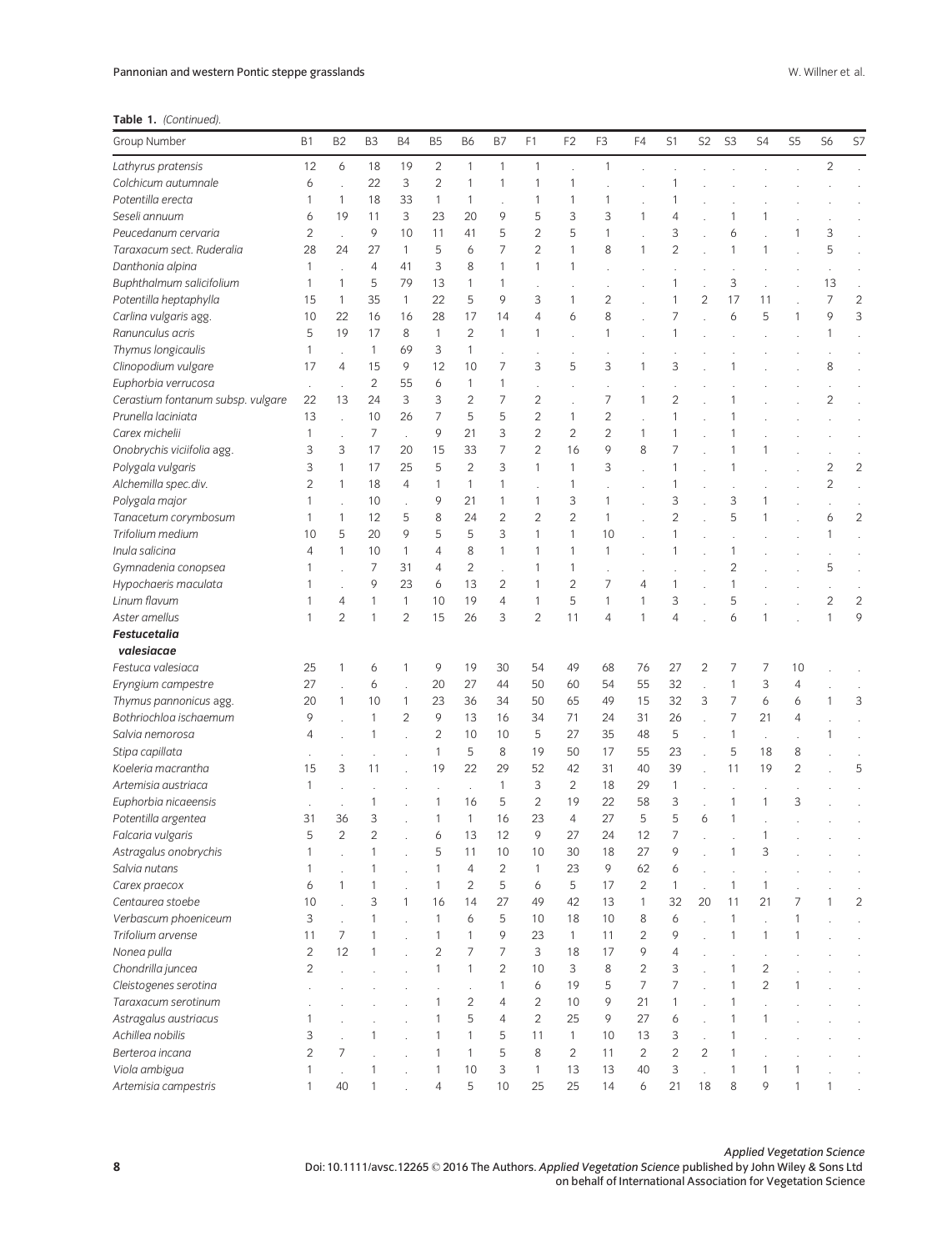| W. Willner et al. |
|-------------------|
|-------------------|

# Table 1. (Continued).

| Group Number                      | <b>B1</b>      | B <sub>2</sub> | B <sub>3</sub> | <b>B4</b>      | <b>B5</b>      | <b>B6</b>      | B7             | F1                   | F <sub>2</sub> | F <sub>3</sub> | F4             | S1             | S <sub>2</sub>       | S <sub>3</sub> | S4             | S <sub>5</sub>       | S <sub>6</sub> | S7             |
|-----------------------------------|----------------|----------------|----------------|----------------|----------------|----------------|----------------|----------------------|----------------|----------------|----------------|----------------|----------------------|----------------|----------------|----------------------|----------------|----------------|
| Cytisus austriacus                | $\overline{c}$ |                | $\mathbf{1}$   |                | 3              | 19             | 6              | $\overline{4}$       | 18             | 16             | 12             | 5              |                      | 1              |                |                      |                |                |
| Linum austriacum                  | 1              |                |                |                | 1              | $\overline{c}$ | $\overline{4}$ | 3                    | 10             | 5              | 25             | 3              |                      | 1              |                |                      |                |                |
| Veronica prostrata                | 4              |                | $\overline{2}$ |                | $\overline{c}$ | 3              | $\overline{7}$ | 15                   | 10             | 5              | $\mathbf{1}$   | 8              |                      | $\overline{c}$ | $\overline{c}$ |                      |                |                |
| Iris pumila                       |                |                |                |                | 1              | 1              | $\mathbf{1}$   | 6                    | 13             | 3              | 26             | 8              | $\ddot{\phantom{a}}$ | 1              | $\overline{4}$ |                      |                | 3              |
| Linaria genistifolia              |                |                |                |                | 1              | $\overline{c}$ | $\overline{4}$ | 16                   | 14             | $\overline{4}$ | 5              | 13             | 25                   | 4              | 8              | 3                    |                | 9              |
| Melica transsilvanica             |                |                |                |                | 2              | $\overline{2}$ | $\overline{4}$ | 9                    | 3              | 5              | 8              | 6              | 3                    | $\overline{2}$ |                |                      | 5              |                |
| Stipo-Festucetalia                |                |                |                |                |                |                |                |                      |                |                |                |                |                      |                |                |                      |                |                |
| pallentis                         |                |                |                |                |                |                |                |                      |                |                |                |                |                      |                |                |                      |                |                |
| Festuca pallens agg.              |                |                |                |                | 2              | 1              | $\overline{2}$ | 6                    | $\mathbf{1}$   |                |                | 27             | 34                   | 58             | 84             | 70                   | 28             | $\overline{c}$ |
| Carex humilis                     | 1              | 3              | 3              | 10             | 17             | 36             | 13             | 15                   | 53             | 2              | 1              | 65             |                      | 66             | 76             | 87                   | 29             | 5              |
| Teucrium montanum                 |                |                | $\mathbf{1}$   | 12             | $\overline{7}$ | 5              | 8              | 6                    | 32             | 5              | 5              | 33             | $\overline{c}$       | 54             | 79             | 69                   | 22             | 8              |
| Jovibarba globifera               |                |                |                |                | $\overline{c}$ | 1              | $\mathbf{1}$   | 5                    |                | 1              |                | 14             | 42                   | 34             | 47             | 18                   | 49             | 3              |
| Thymus praecox                    | 1              |                | $\overline{c}$ |                | 7              | 1              | 6              | 15                   | $\overline{2}$ | 1              |                | 25             | 5                    | 31             | 90             | 81                   | 4              |                |
| Anthericum ramosum                | 1              |                | 9              | 18             | 23             | 35             | 5              | 6                    | 10             | $\overline{c}$ | $\overline{c}$ | 29             | $\overline{c}$       | 55             | 56             | 40                   | 40             | 17             |
| Sesleria caerulea                 |                |                | $\mathbf{1}$   | $\mathbf{1}$   | $\overline{c}$ | 1              | $\mathbf{1}$   | $\mathbf{1}$         | $\mathbf{1}$   |                |                | $\overline{c}$ | $\overline{2}$       | 32             | 13             | l.                   | 86             |                |
| Asplenium ruta-muraria            |                |                |                |                | 1              |                | $\mathbf{1}$   | $\overline{c}$       | $\mathbf{1}$   |                |                | 6              | 18                   | 27             | 10             | 4                    | 42             | 73             |
| Helianthemum canum                |                |                | 1              |                | 1              | $\mathbf{1}$   | 1              | $\mathbf{1}$         | $\overline{2}$ |                |                | 9              |                      | 19             | 48             | 47                   | 1              | 8              |
| Leontodon incanus                 | 1              |                |                | 8              | 4              |                |                | 1                    | $\mathbf{1}$   |                |                | $\overline{c}$ |                      | 26             | 54             | 8                    | 41             |                |
| Fumana procumbens                 |                |                |                |                |                |                | $\mathbf{1}$   | $\mathbf{1}$         | $\mathbf{1}$   |                |                | 6              |                      | 4              | 58             | 72                   |                |                |
| Allium lusitanicum                |                |                |                |                | 4              | $\overline{2}$ | $\overline{2}$ | 5                    | $\mathbf{1}$   | 1              |                | 15             | 34                   | 28             | 25             | 12                   | 18             |                |
| Seseli osseum                     | 1              |                |                |                | 1              | 3              | $\overline{7}$ | 23                   | 6              | 1              |                | 28             | 28                   | 38             | 47             | 6                    | 31             | 11             |
| Sedum album                       |                |                |                |                | 1              | 1              | $\mathbf{1}$   | 6                    |                |                |                | 11             | 18                   | 24             | 32             | 14                   | 23             |                |
| Genista pilosa                    | 1              |                | 1              |                | 6              | $\mathbf{1}$   | 3              | 3                    | $\mathbf{1}$   |                |                | 14             | 5                    | 29             | 32             | 5                    | 13             |                |
| Vincetoxicum hirundinaria         | $\overline{2}$ | 4              | 3              |                | 10             | 18             | 9              | 5                    | 9              | 8              | $\mathbf{1}$   | 17             | 5                    | 46             | 16             | 20                   | 48             | 36             |
| Scorzonera austriaca              |                |                | 1              |                | $\mathbf{1}$   | $\overline{c}$ | $\mathbf{1}$   | $\mathbf{1}$         | $\overline{2}$ |                |                | 5              |                      | 9              | 40             | 62                   |                |                |
| Globularia bisnagarica            |                |                | 1              | 39             | 13             | 3              | $\overline{2}$ | 3                    | $\overline{2}$ |                |                | 11             | J.                   | 17             | 51             | 61                   | $\overline{c}$ |                |
| Stipa eriocaulis                  |                |                |                | ÷.             | 1              | 1              | $\mathbf{1}$   | $\mathbf{1}$         | $\overline{2}$ | 1              |                | 5              | $\overline{c}$       | $\mathbf{1}$   | 12             | 75                   |                |                |
| Asplenium trichomanes             |                |                |                |                | 1              |                | $\mathbf{1}$   | $\overline{2}$       |                |                |                | 4              | 35                   | 11             | ÷              | $\mathbf{1}$         | 21             | 62             |
| Pulsatilla halleri subsp. slavica |                |                |                |                | 1              |                |                |                      |                |                |                | 1              |                      | 13             | $\mathbf{1}$   | $\ddot{\phantom{0}}$ | 53             |                |
| Phyteuma orbiculare               |                |                | 3              | $\overline{2}$ | 1              | 1              |                | $\ddot{\phantom{0}}$ |                |                |                |                | l,                   | 14             | 7              | 2                    | 56             | 21             |
| Melica ciliata                    |                |                |                |                | 1              | 1              | 3              | 13                   | 9              | 1              |                | 19             | 25                   | 20             | 30             | 8                    | $\overline{4}$ | 33             |
| Hornungia petraea                 | 1              |                |                |                |                |                |                | $\mathbf{1}$         | $\mathbf{1}$   |                |                | $\overline{2}$ | $\overline{c}$       | $\overline{2}$ | 10             | 53                   | $\lambda$      |                |
| Polygonatum odoratum              |                |                | 2              | 3              | 4              | 8              | $\overline{2}$ | $\mathbf{1}$         | $\mathbf{1}$   |                |                | 6              |                      | 23             | 6              | 9                    | 25             |                |
| Poa badensis                      |                |                |                |                |                | 1              | $\mathbf{1}$   | 3                    | $\mathbf{1}$   |                |                | $\overline{7}$ |                      | 8              | 29             | 20                   |                | 5              |
| Biscutella laevigata              |                |                | 1              | $\mathbf{1}$   | 3              | 1              | $\mathbf{1}$   | $\mathbf{1}$         |                |                |                | $\overline{2}$ |                      | 17             | 16             | 4                    | 11             | 12             |
| Saxifraga paniculata              |                |                |                |                | $\cdot$        |                |                | $\mathbf{1}$         |                |                |                | $\mathbf{1}$   | 5                    | 9              | $\cdot$        | $\cdot$              | 30             | 50             |
| Alyssum montanum                  |                |                | 1              |                | 2              | 1              | $\overline{2}$ | $\overline{7}$       | $\overline{2}$ | 1              |                | 12             |                      | 12             | 43             | 13                   |                | $\overline{c}$ |
| Arabidopsis arenosa               | 1              | 1              | 1              |                | $\overline{c}$ | 1              | $\overline{c}$ | 3                    | $\mathbf{1}$   | 1              |                | $\overline{4}$ | 22                   | 17             | $\overline{c}$ | $\overline{c}$       | 19             | 26             |
| Clinopodium alpinum               |                |                | $\mathbf{1}$   | 6              | 3              |                |                | $\mathbf{1}$         | $\mathbf{1}$   |                |                | $\overline{2}$ | $\overline{a}$       | 17             | 3              |                      | 28             | 8              |
| Campanula rotundifolia            | 1              | 13             | 3              |                | 10             | 8              | 5              | $\overline{c}$       | $\mathbf{1}$   | 1              |                | 8              | 32                   | 21             | 22             | 6                    | 15             | 14             |
| Thymus comosus                    |                |                |                |                | 1              | 1              | $\mathbf{1}$   | $\overline{2}$       | $\mathbf{1}$   |                |                | 5              | $\overline{2}$       | 14             | $\mathbf{1}$   |                      |                | 56             |
| Bromus pannonicus                 |                |                | $\overline{c}$ |                |                |                |                |                      |                |                |                |                |                      | 15             | 6              | 2                    | $\overline{c}$ |                |
| Linum tenuifolium                 |                |                | $\mathbf{1}$   | $\overline{c}$ | 8              | 7              | $\overline{4}$ | 3                    | 13             | 1              | 21             | 11             |                      | 14             | 52             | 31                   |                |                |
| Minuartia setacea                 |                |                |                |                |                |                |                | 3                    | $\overline{c}$ | 1              | $\overline{c}$ | 6              | 8                    | 5              | 19             | 25                   |                | 3              |
| Polygala amara agg.               | 1              |                | 3              | 1              | 1              |                | 1              | l,                   | $\mathbf{1}$   |                |                | $\mathbf{1}$   |                      | 12             | 3              | $\overline{c}$       | 23             | 11             |
| Erysimum odoratum                 |                |                | $\mathbf{1}$   |                | 3              | 5              | $\overline{c}$ | 5                    | 3              | 1              |                | 8              |                      | 23             | $\overline{4}$ | $\mathbf{1}$         | $\overline{4}$ | 27             |
| Minuartia laricifolia             |                |                |                |                |                |                |                |                      |                |                |                | $\mathbf{1}$   |                      | 5              | $\overline{c}$ | $\ddot{\phantom{a}}$ | 38             |                |
| Galium pusillum agg.              | $\overline{c}$ |                | 7              | 1              | $\overline{c}$ |                | $\mathbf{1}$   | $\mathbf{1}$         |                |                |                | 3              |                      | 10             | 5              | l.                   | 50             |                |
| Seseli leucospermum               |                |                |                |                |                |                |                |                      |                |                |                | 1              | $\overline{2}$       | $\overline{c}$ | 13             | 28                   |                |                |
| Erysimum witmannii                |                |                |                |                |                |                |                |                      |                |                |                | 1              |                      | 6              |                |                      | 31             |                |
| Hieracium bupleuroides            |                |                |                |                |                |                |                |                      |                |                |                |                |                      | 5              |                |                      | 35             |                |
| Carduus defloratus                |                |                | 1              |                |                |                |                | 1                    |                |                |                | 1              |                      | 5              |                |                      | 45             | 3              |
| Cyanus triumfettii                | 1              |                | $\overline{c}$ |                | 4              | 7              | $\overline{c}$ | 3                    | $\overline{2}$ |                |                | 4              |                      | 20             | 3              | $\overline{c}$       | 13             | 15             |
| Kernera saxatilis                 |                |                |                |                |                |                |                |                      |                |                |                |                |                      | 5              | $\mathbf{1}$   | $\overline{a}$       | 30             | 9              |
| Dianthus praecox                  |                |                |                |                |                |                |                | $\mathbf{1}$         |                |                |                | 1              |                      | 5              | 16             | $\mathbf{1}$         | 20             |                |
| Draba lasiocarpa                  |                |                |                |                |                |                |                |                      |                |                |                |                | $\overline{c}$       | 4              | 23             | 9                    |                | 6              |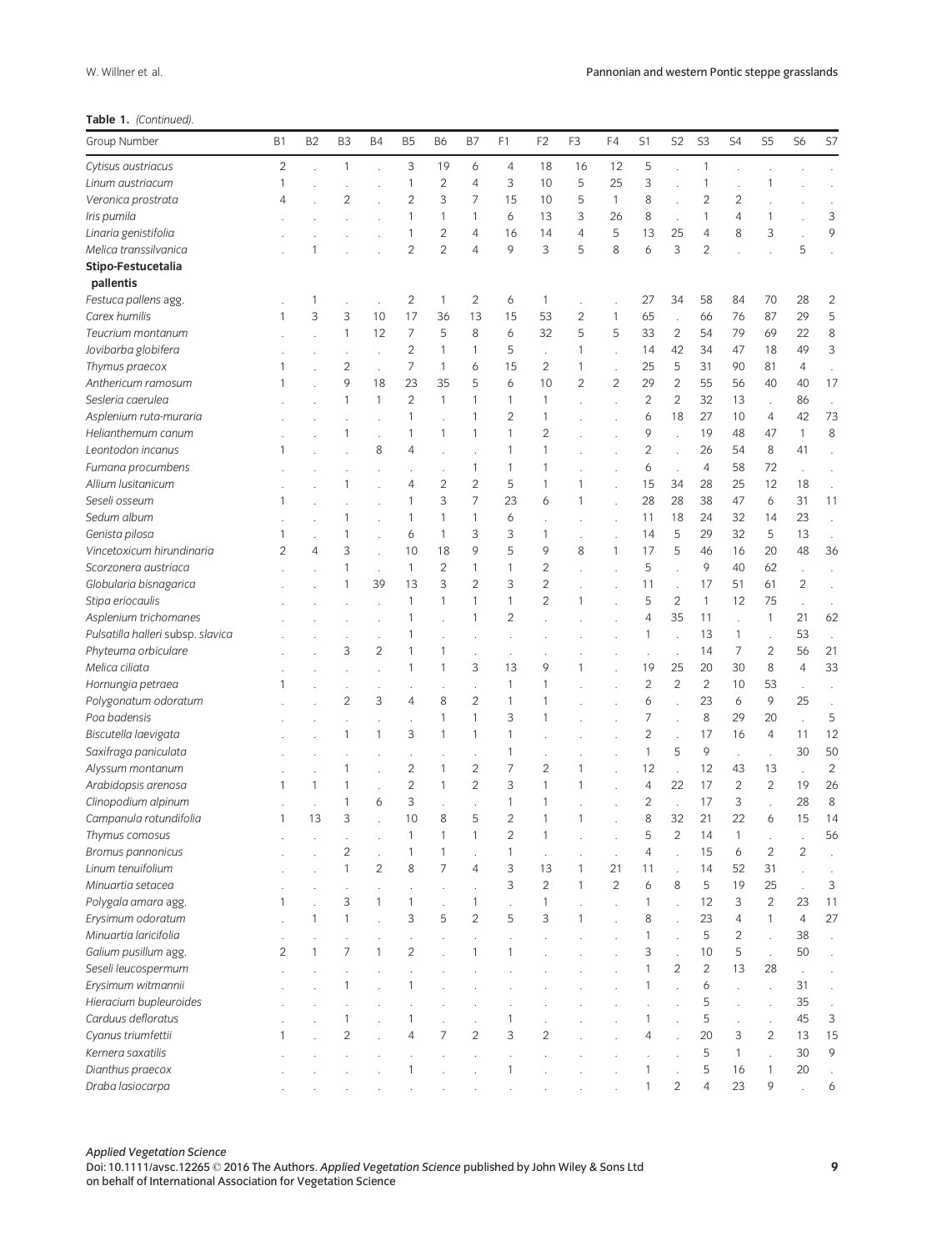| Group Number           | <b>B1</b> | <b>B2</b> | B <sub>3</sub> | B4 | B5 | B6 | B7             | F.             | F <sub>2</sub> | F <sub>3</sub> | F4 | 51 | S2 | S3 | S4 | 55 | S6 | -S7    |
|------------------------|-----------|-----------|----------------|----|----|----|----------------|----------------|----------------|----------------|----|----|----|----|----|----|----|--------|
| Sesleria rigida        |           |           |                |    |    |    |                |                |                |                |    |    |    | 5  |    |    |    | 82     |
| Scabiosa lucida        |           |           |                |    |    |    |                |                |                |                |    |    |    |    |    |    | 41 | 2      |
| Dianthus plumarius     |           |           |                |    |    |    |                |                |                |                |    |    |    | 2  | 5  | 27 |    |        |
| Thymus pulcherrimus    |           |           |                |    |    |    |                |                |                |                |    |    |    |    |    |    | 40 | $\sim$ |
| Thesium alpinum        |           |           |                |    |    |    |                |                |                |                |    |    |    | 3  |    |    | 38 |        |
| Primula auricula       |           |           |                |    |    |    |                |                |                |                |    |    |    | 3  |    |    | 32 |        |
| Helictotrichon decorum |           |           |                |    |    |    |                |                |                |                |    |    |    | 6  |    |    |    | 59     |
| Paronychia cephalotes  |           |           |                |    |    |    |                |                |                |                | 5  |    |    |    | 3  | 28 |    | 2      |
| Pulsatilla vulgaris    |           |           |                |    |    |    | 3              | $\overline{4}$ | $\overline{4}$ |                |    | 8  | 2  | 16 | 13 | 4  |    | 5      |
| Scabiosa canescens     |           |           |                |    | 3  | 4  | $\overline{2}$ | 3              | 3              |                |    | 5  |    | 4  |    | 10 |    |        |

Values are percentage constancy. Assignment of relevés to orders was done according to the total cover of diagnostic species. Internal classification of the orders follows the original TWINSPAN clusters. A few small clusters have been omitted. Diagnostic species of orders are sorted by descending fidelity to the order (calculated as the phi coefficient). A long version of this table showing all species including bryophytes and lichens can be found in Appendix S7. Data sources are listed in Appendix S8.

Table 2. Basic figures on the re-assignment of relevés according to the total cover of diagnostic species.

| Initial Assignment              | Re-assigned to                  | No. of rel. | $\%$ |  |  |
|---------------------------------|---------------------------------|-------------|------|--|--|
| Brometalia erecti               | Brometalia erecti               | 3276        | 94%  |  |  |
| Brometalia erecti               | Festucetalia valesiacae         | 38          | 1%   |  |  |
| Brometalia erecti               | Stipo-Festucetalia<br>pallentis | 156         | 4%   |  |  |
| Festucetalia<br>valesiacae      | Brometalia erecti               | 760         | 15%  |  |  |
| Festucetalia<br>valesiacae      | Festucetalia valesiacae         | 3547        | 71%  |  |  |
| Festucetalia<br>valesiacae      | Stipo-Festucetalia<br>pallentis | 709         | 14%  |  |  |
| Stipo-Festucetalia<br>pallentis | Brometalia erecti               | 10          | 1%   |  |  |
| Stipo-Festucetalia<br>pallentis | Festucetalia valesiacae         | 3           | 0%   |  |  |
| Stipo-Festucetalia<br>pallentis | Stipo-Festucetalia<br>pallentis | 1459        | 99%  |  |  |

Relevés that did not change their position are given in bold.

(e.g. Korneck 1974; Rodwell et al. 2002; Dengler et al. 2012). This shift in the concept of orders was mainly based on the observation that the semi-dry grasslands of subatlantic and subcontinental Europe are floristically more similar to each other than to the other types of dry grasslands within each region (Korneck 1974; Mucina et al. 2009). We follow this concept by classifying the main types of steppe grasslands in our study area as orders. Three of them (the Brometalia erecti, the Festucetalia valesiacae and the Stipo-Festucetalia pallentis) belong to the Festuco-Brometea, while the sandy steppes of the Festucetalia vaginatae, in accordance with Dengler (2003) and Mucina et al. (2016), are considered as part of the Koelerio-Corynephoretea (see also Appendix S5).

In contrast to the order level, the identification of our TWINSPAN groups with earlier described alliances is less straightforward. Thus, the following considerations are only preliminary and more detailed studies on the subdivision of each order are needed.

## The order Brometalia erecti

The core of the Brometalia erecti was divided into a rather mesic, moderately acidic subgroup (columns B3–B4 in Table 1) and a more xeric, calcareous subgroup (columns B5–B6). These two units correspond to the alliances Bromion erecti and Cirsio-Brachypodion pinnati in national vegetation surveys, respectively (e.g. Chytrý 2007; Hegedüšová Vantarová & Škodová 2014). However, Willner et al. (2013) argued that the semi-dry grasslands included here in group B3 contain a large number of species with eastern distribution (e.g. Festuca stricta subsp. sulcata, Filipendula vulgaris, Cirsium pannonicum), while the character species of the sub-atlantic Bromion erecti are almost absent. Therefore, it seems more appropriate to classify this unit in the Cirsio-Brachypodion, perhaps as a separate suballiance. The Danthonio-Stipion stenophyllae, which was described for slightly acidic semi-dry grasslands of Transylvania, also formed part of group B3 and should be included in the Cirsio-Brachypodion (see also Dengler et al. 2012). Group B4 corresponds to the association Bromo-Danthonietum, which was included in the Mesobromion  $(= B$ romion erecti) by Kaligarič & Škornik (2002). It is transitional between the alliances Bromion erecti, Cirsio-Brachypodion and Scorzonerion villosae (Terzi 2015), so its syntaxonomic position needs further investigation.

The semi-dry grasslands of group B1 represent a type that has been completely neglected in all national surveys of the Pannonian region so far. It probably also belongs to the Cirsio-Brachypodion. Some stands in Romania and northern Serbia are transitional towards the Balkanic alliance

Table 1. (Continued)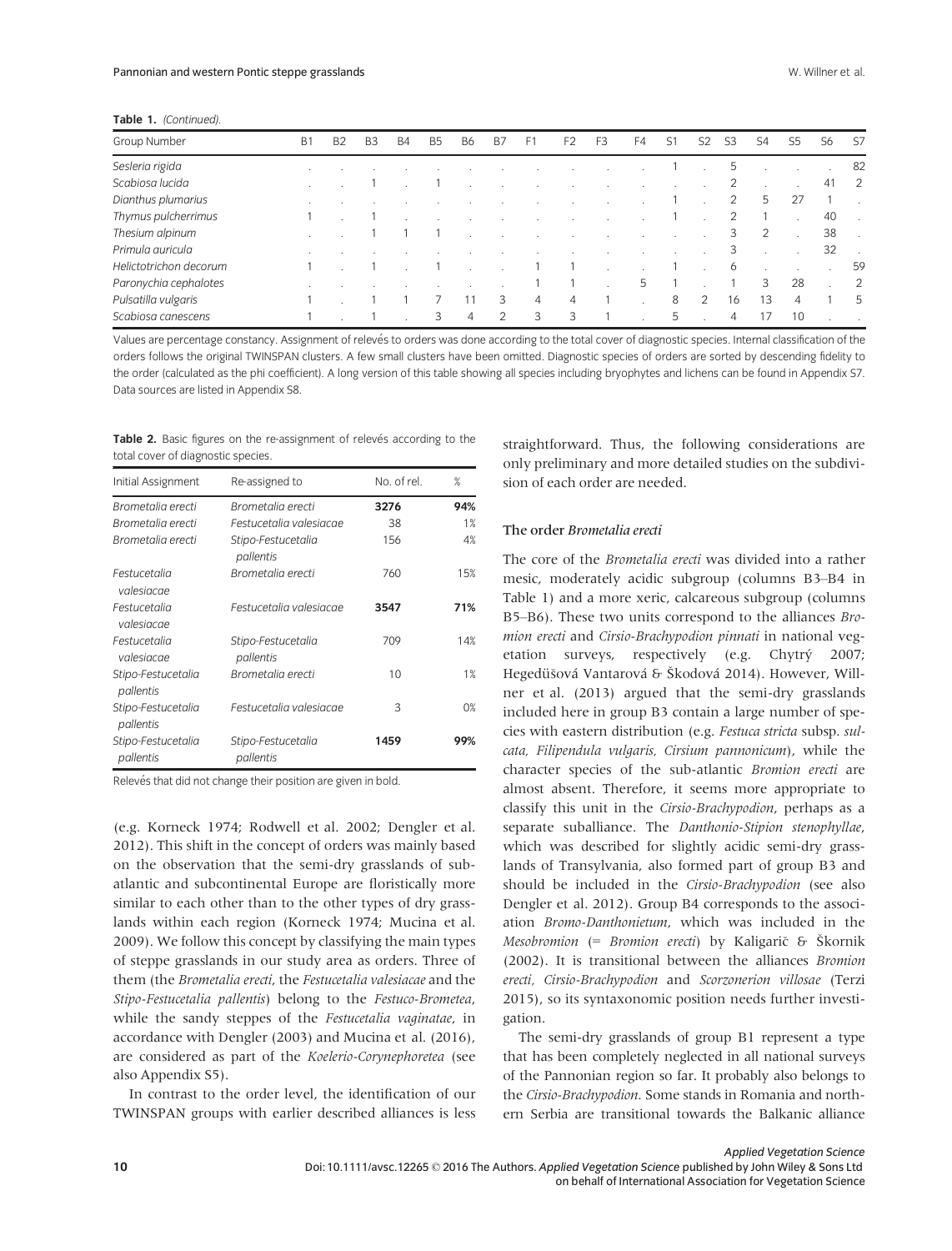

Fig. 3. Distribution of the TWINSPAN groups within the orders Brometalia erecti, Festucetalia valesiacae and Stipo-Festucetalia pallentis.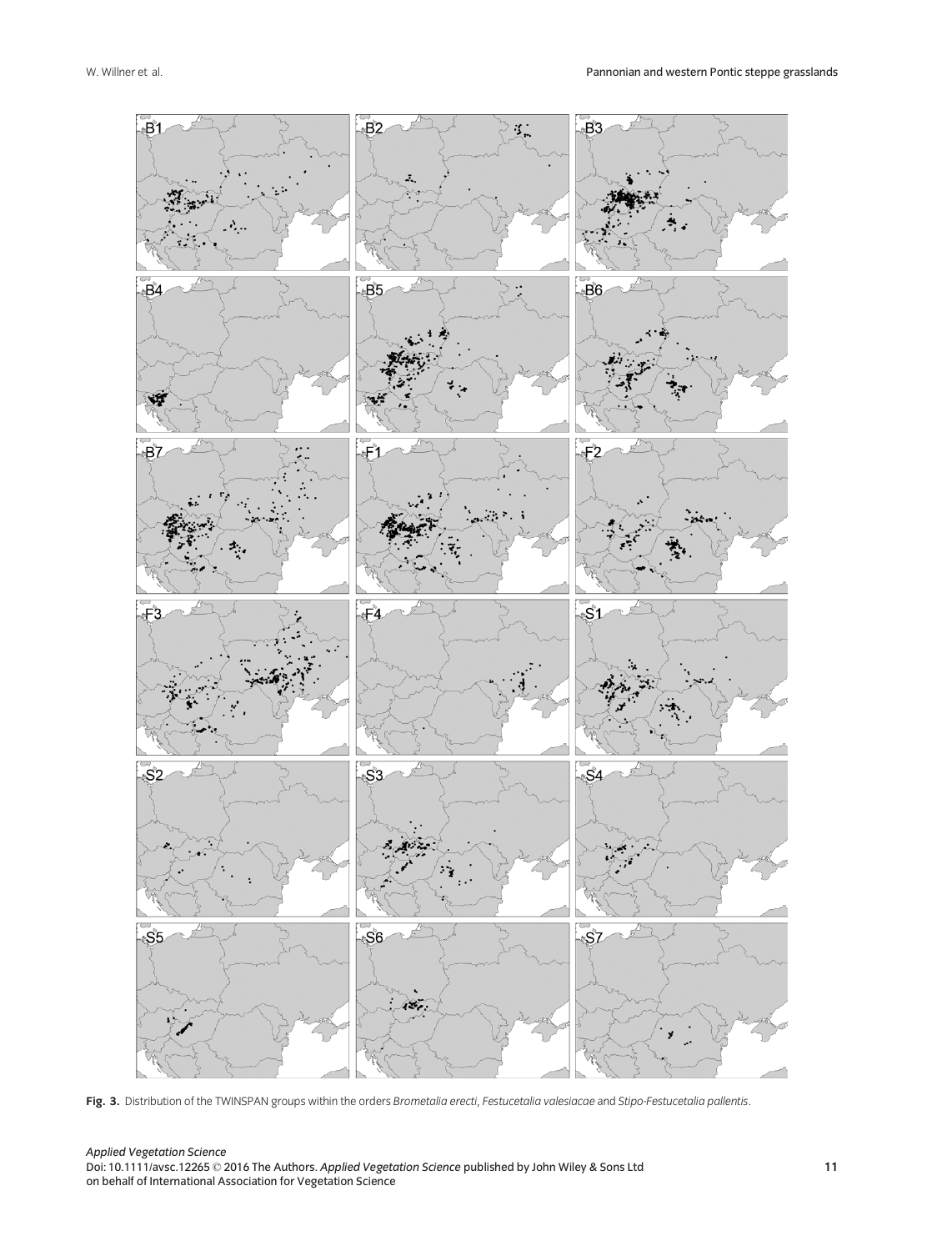Chrysopogono-Danthonion (Pedashenko et al. 2013; Aćić et al. 2015).

The syntaxonomic position of the meadow steppes of Eastern Europe varies considerably among authors. In Russia, they are usually included in the Festucion valesiacae (e.g. Poluyanov & Averinova 2012). In Ukraine, Korotchenko & Didukh (1997) described a separate alliance Fragario viridis-Trifolion montani within the Festucetalia valesiacae. Kuzemko et al. (2014) re-introduced the forgotten name Agrostio-Avenulion schellianae, coined by Royer (1991), for the same unit and transferred it to the Brometalia. Our results support the inclusion of Eastern European meadow steppes in the Brometalia. However, there is hardly any support for a separate alliance (see Fig. 3: group B7), so we propose to include them in the Cirsio-Brachypodion. Accordingly, the distribution range of this alliance is more or less the same as that of the Festucion valesiacae, which replaces the Cirsio-Brachypodion on less developed soils (see below).

The most obvious discrepancy between our results and current syntaxonomic concepts concerns group B2, which includes semi-dry grasslands of Eastern Europe north of the forest-steppe zone. These so-called "steppe meadows" are known as Scabioso ochroleucae-Poion angustifoliae and have traditionally been classified within the order Galietalia veri, class Molinio-Arrhenatheretea (Bulokhov 2001; Ermakov 2012). However, both the TWINSPAN results and the cover of diagnostic species clearly embed the Scabioso ochroleucae-Poion angustifoliae in the Festuco-Brometea. Thus, we consider it as a northern vicariant of the Cirsio-Brachypodion that is connected to the forest zone of Eastern Europe. However, the exact delimitation of this unit, in particular with respect to the Filipendulo vulgaris-Helictotrichion pratensis of northern and northern Central Europe (Dengler et al. 2003) requires further studies.

# The order Festucetalia valesiacae

Within the Festucetalia valesiacae, group F4 is clearly distinct from the rest of the order by the presence of several Pontic species. This unit can probably be identified with the Stipion lessingianae, which is usually understood as a southeastern vicariant of the Festucion valesiacae (Kuzemko et al. 2014). From a larger biogeographic perspective, this unit might even be regarded as the core of the Festucetalia valesiacae as it represents the zonal vegetation of the steppe zone, while the Festucion valesiacae (groups F1–F3) includes extrazonal grass steppes within the forest-steppe zone. As already mentioned, this concept deviates from the current Russian literature (Ermakov 2012) where also the meadow steppes on deep soils are included in the Festucion valesiacae. However, the precise delimitation between the Festucion valesiacae and

Stipion lessingianae remains a task for more detailed studies. In particular, it will depend on this delimitation whether the southeastern unit can retain the name Stipion lessingianae. The type association of this alliance, which is from Transylvania (Romania), was included in group F2 in our TWINSPAN classification. If this result is confirmed, the name Stipion lessingianae would fall into the synonymy of the Festucion valesiacae and the W Pontic zonal steppes would obtain the name Stipo lessingianae-Salvion nutantis (Vynokurov 2014).

#### The order Stipo-Festucetalia pallentis

The Stipo-Festucetalia pallentis comprise azonal open steppes restricted to shallow soils on hard bedrock. The two most important environmental factors shaping the internal variability within this order are soil chemistry and temperature. Rocky grasslands on siliceous and intermediate soils (groups S1 p.p., S2) are not very common in our study area. They have only a few diagnostic species, while many species typical for calcareous bedrock are absent. Despite this floristic poverty, silicolous rocky grasslands have been split into several alliances (Mucina et al. 2016). The Alysso-Festucion pallentis is mainly distributed in the Bohemian Massif (Chytrý 2007), therefore it is only marginally represented in our study area. Most rocky grasslands of the study area bound to acidic and intermediate rocks correspond to the Asplenio septentrionalis-Festucion pallentis. However, the concept of this alliance is in need of a revision. Hegedüšová Vantarová & Škodová (2014) consider it as a synonym of the Festucion valesiacae. In our analysis, the closed Festuca pseudodalmatica grasslands, classified by Borhidi (1996) within the Asplenio septentrionalis-Festucion pallentis, were included in group F1 while the more open types dominated by the same species, as well as the Festuca pallens communities on siliceous soils, were clearly assigned to the Stipo-Festucetalia pallentis.

Two main groups of calcareous rocky grasslands can be distinguished: a thermophilous one, rich in sub-mediterranean species (groups S3–S5), and a submontane-montane one, characterized by dealpine species (groups S6–S7). Although this basic pattern is well recognized in the phytosociological literature (e.g. Janišová & Dúbravková 2010), the precise delimitation of higher syntaxa along this gradient is still under debate. In the light of our results at least three alliances seem to be well supported: (1) thermophilous rocky grasslands mostly dominated by Festuca pallens agg. (groups S1 p.p., S3–S5; Bromo-Festucion pallentis incl. Diantho-Seslerion p.p.); (2) dealpine Sesleria caerulea grasslands of the Western Carpathians (group S6; Diantho-Seslerion incl. Astero alpini-Seslerion p.p.); and (3) dealpine Sesleria rigida grasslands of the Romanian Carpathians (group S7; Seslerion rigidae).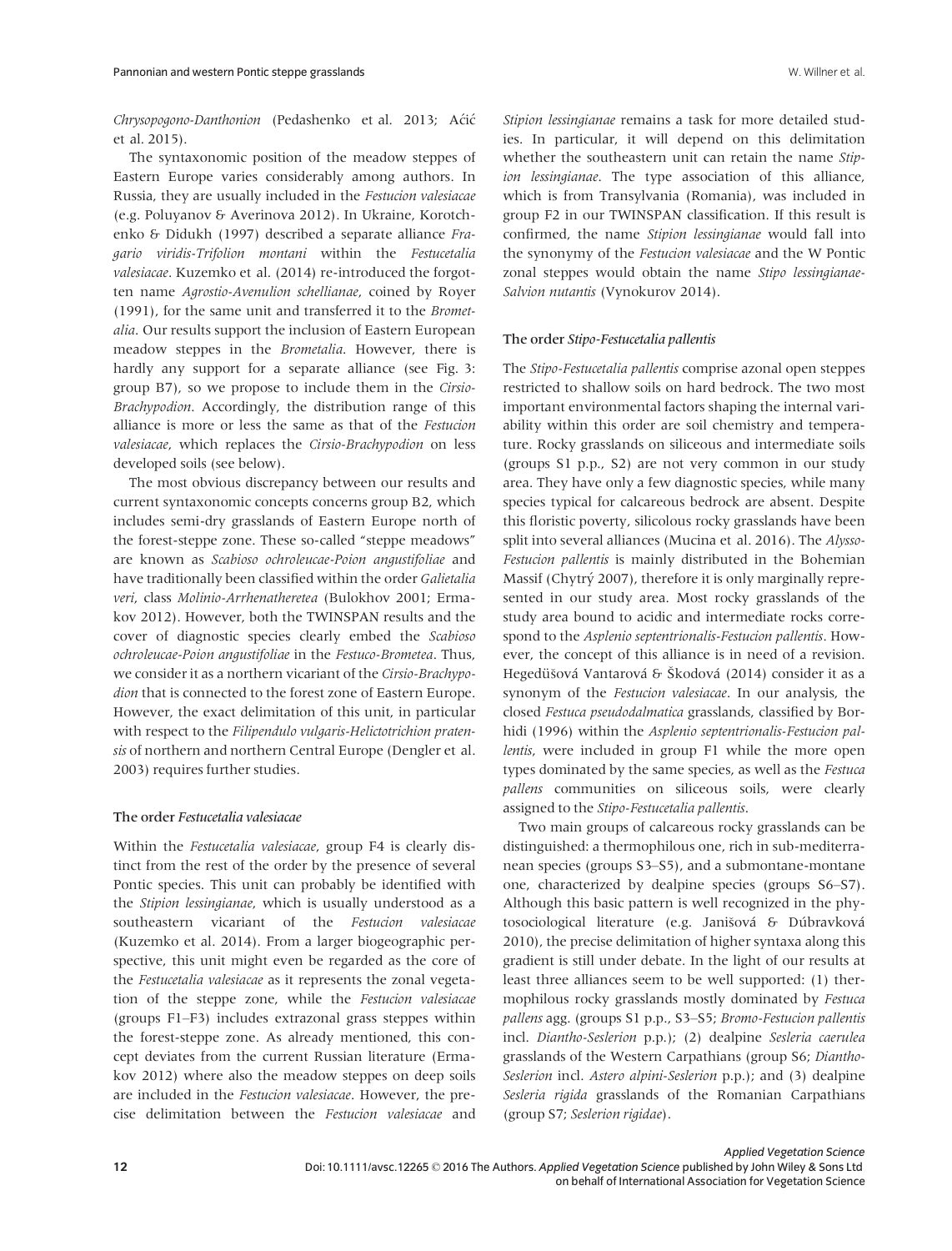There are two more alliances that were proposed based on data from rather small areas and without sufficient comparison with units from neighbouring regions. The Chrysopogono-Festucion dalmaticae includes grasslands dominated by Festuca dalmatica or Bromus pannonicus on calcareous outcrops in southern Hungary (Borhidi 1996). The Bromus pannonicus communities were included in group S1 but the Festuca dalmatica grasslands mostly remained in group F1 because they contain hardly any diagnostic species of the Stipo-Festucetalia pallentis. However, these relevés might be misclassified as they are mostly dominated by species that are extremely rare in our data set (Festuca dalmatica, Artemisia alba, Trinia glauca, Galium lucidum). At least some of these species seem to have their optimum in rocky grasslands of southern Europe (Terzi 2015). Thus, a comparison with data from the Balkan Peninsula is necessary to further evaluate the syntaxonomic position of this alliance.

The Chrysopogono-Festucion pseudodalmaticae was described from serpentine rocks in southwestern Romania, just at the edge of our study area (Coldea 2012). The core associations of this alliance mostly correspond to group S2 (the Asplenio septentrionalis-Festucion pallentis), and indeed they are floristically and environmentally very similar to this alliance. However, as in the case of the Chrysopogono-Festucion dalmaticae numerous Balkanic species are present in these grasslands, and so it might well be that they belong to a southern vicariant of the Pannonian alliance, which should be more widespread south of our study area.

#### Preliminary syntaxonomic synopsis

In conclusion, we propose the following classification of the Pannonian and western Pontic steppe grasslands (excluding those on sandy soils):

#### Festuco-Brometea

# Brometalia erecti (syn. Brachypodietalia pinnati)

• Scabioso ochroleucae-Poion angustifoliae – steppe meadows of the forest zone of E Europe.

• Cirsio-Brachypodion pinnati (incl. Danthonio-Stipion stenophyllae, Fragario viridis-Trifolion montani, Agrostio-Avenulion schellianae) – meadow steppes on developed soils in the forest-steppe zone of E Central and E Europe.

#### Festucetalia valesiacae

• Festucion valesiacae – grass steppes on less developed soils in the forest-steppe zone of E Central and E Europe.

• Stipion lessingianae (incl. Stipo lessingianae-Salvion nutantis) – grass steppes in the steppe zone.

#### Stipo-Festucetalia pallentis

• Alysso-Festucion pallentis – rocky steppes of the Bohemian Massif

• Asplenio septentrionalis-Festucion pallentis – rocky steppes on intermediate and siliceous soils of the Pannonian region

• Bromo-Festucion pallentis (syn. Seslerio-Festucion pallentis p.p.) – thermophilous rocky steppes on calcareous soils of the Pannonian region

• Diantho-Seslerion (syn. Seslerio-Festucion pallentis p.p.) – dealpine Sesleria caerulea grasslands of the Western Carpathians

• Seslerion rigidae – dealpine Sesleria rigida grasslands of the Romanian Carpathians

# Methodological issues

It is often overlooked that the Braun-Blanquet approach involves not only a classification of communities, but also the simultaneous classification of communities and species. Diagnostic species can be used to characterize vegetation units, but they can also be used as tools for assignment of plots to these units. Therefore, groups of diagnostic species can be used as a kind of formal definitions of vegetation units. Unfortunately, numerical fidelity measures such as constancy ratio or the phi coefficient have similar drawbacks as the commonly used unsupervised classification methods (see Tichý et al. 2014). Their results are considerably dependent on the data set used and the algorithms and parameters chosen (Willner et al. 2009). Thus, transferability of diagnostic species from one study to another is limited.

In this paper, we introduced a supervised consensus approach to identification of diagnostic species, which involved three numerical fidelity measures as well as external expert knowledge. A special category of diagnostic species which we did not use in our study is "shared diagnostic species", i.e. species differentiating two (or more) units against all others. For example, Galium verum, Securigera varia and Medicago falcata seem to differentiate the Brometalia and Festucetalia valesiacae against the Stipo-Festucetalia pallentis (Appendix S6). Defining this kind of diagnostic species is particularly challenging as the fidelity thresholds need to be adjusted for them. However, in certain cases it might be important to include shared diagnostic species in the formal definition of vegetation units, especially in less species-rich plant communities.

Applied Vegetation Science Doi: 10.1111/avsc.12265 © 2016 The Authors. Applied Vegetation Science published by John Wiley & Sons Ltd on behalf of International Association for Vegetation Science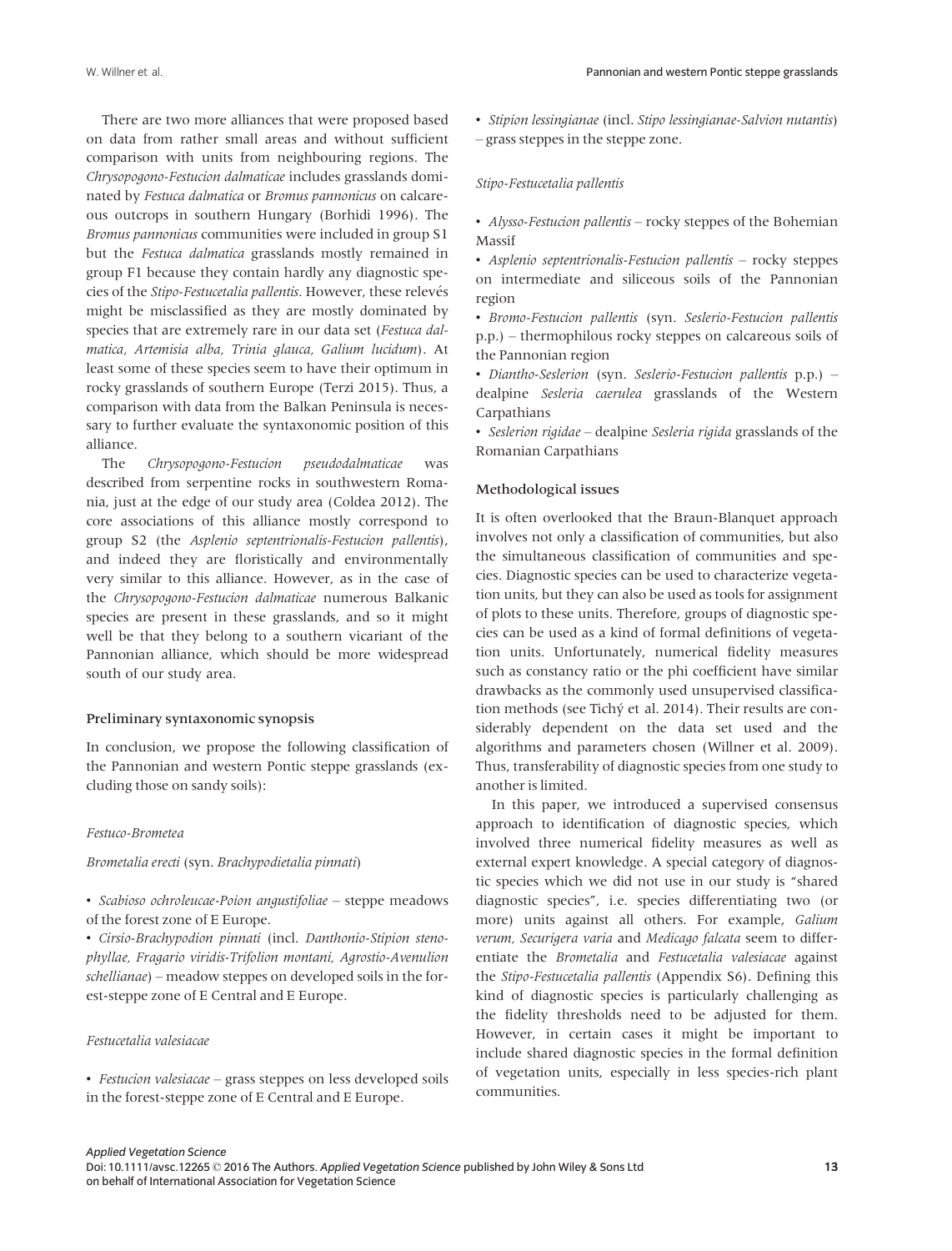## Conclusions and outlook

We established diagnostic species groups for the three main types of Pannonian and western Pontic steppe grasslands, corresponding to the phytosociological orders Brometalia erecti, Festucetalia valesiacae and Stipo-Festucetalia pallentis. This is an important step towards unifying classification schemes developed in different parts of the study area. The subdivision of the orders into alliances could only be drafted in a rather preliminary way, as it would require a great deal of additional analyses to develop a robust classification at the lower levels of the Braun-Blanquet system. However, our formal definitions of the orders will provide a firm basis for these subsequent classification exercises, as they allow for a straightforward selection of data sets representing individual Festuco-Brometea orders. Moreover, we hope that our study may serve as a template for other projects focusing on the broad-scale revision of vegetation classes.

## Acknowledgements

This paper is dedicated to the memory of Eszter Illyés whose untimely death has left behind a painful vacancy in the study of the Pannonian steppe grasslands. W.W. was supported by the Austrian Science Fund (FWF; P 27955-B29), M.C. by the Czech Science Foundation (14- 36079G), E.R. by the Romanian Ministry of Education and Research (CNCS-UEFISCDI, project PN-II-RU-TE-2014-4-0381, Nr. 228/01.10.2015) and M.J. by the grant VEGA 2/0027/15.

#### Author contribution

M.J., A.K. and W.W. prepared the data set; W.W. did the analyses and led the writing; M.C., J.D., M.J. and A.K. provided substantial input to the first drafts, and all authors critically revised the manuscript.

## References

- Aćić, S., Šilc, U., Petrović, M., Tomović, G. & Dajić Stevanović, Z. 2015. Classification, ecology and biodiversity of Central Balkan dry grasslands. Tuexenia 35: 329–353.
- Bita-Nicolae, C. 2012. Vegetation database of dry grasslands in the Southeast Romania. Biodiversity  $\mathcal O$  Ecology 4: 412–412.
- Bohn, U. & Neuhäusl, R. 2000–2003. Karte der natürlichen Vegetation Europas/Map of the Natural Vegetation of Europe. Maßstab/ Scale 1: 2 500 000. Teil 1: Erläuterungstext mit CD-ROM; Teil 2: Legende; Teil 3: Karten. Landwirtschaftsverlag, Münster, DE.
- Borhidi, A. 1995. Social behaviour types, the naturalness and relative ecological indicator values of the higher plants in the Hungarian flora. Acta Botanica Hungarica 39: 97–181.
- Borhidi, A. 1996. An annotated checklist of the Hungarian plant communities I. The non-forest vegetation. In: Borhidi, A. (ed.) Critical revision of the Hungarian plant communities, pp. 43–94. Janus Pannonius University, Pécs, HU.
- Bulokhov, A.D. 2001. Travyanaya rastitel'nost' Yugo-Zapadnogo Nechernozemia Rossii [Herbaceous vegetation of the South-West Non-chernozem Region of Russia]. Bryanskii gosudarstvennyi universitet, Bryansk, RU. [in Russian.]
- Chytrý, M. (ed.) 2007. Vegetace České republiky 1. Travinná a *keříčková vegetace.* Academia, Praha, CZ.
- Chytrý, M. & Rafajová, M. 2003. Czech National Phytosociological Database: basic statistics of the available vegetation-plot data. Preslia 75: 1–15.
- Chytrý, M., Tichý, L., Holt, J. & Botta-Dukát, J. 2002. Determination of diagnostic species with statistical fidelity measures. Journal of Vegetation Science 13: 79–90.
- Chytrý, M., Dražil, T., Hájek, M., Kalníková, V., Preislerová, Z., Šibík, J., Ujházy, K., Axmanová, I., Bernátová, D., (..) & Vymazalová M. 2015. The most species-rich plant communities in the Czech Republic and Slovakia (with new world records). Preslia 87: 217–278.
- Coldea, G. (ed.) 2012. Les associations végétales de Roumanie. Tome 2: Les associations anthropogénes. Presa Universitară Clujeană, Cluj-Napoca, RO.
- Csiky, J., Botta-Dukát, Z., Horváth, F. & Lájer, K. 2012. Coeno-Dat Hungarian Phytosociological Database. Biodiversity  $\mathcal{O}$ Ecology 4: 394–394.
- De Cáceres, M., Chytrý, M., Agrillo, E., Attorre, F., Botta-Dukát, Z., Capelo, J., Czúcz, B., Dengler, J., Ewald, J., , (..) & Wiser, S.K. 2015. A comparative framework for broad-scale plotbased vegetation classification. Applied Vegetation Science 18: 543–560.
- Dengler, J. 2003. Entwicklung und Bewertung neuer Ansätze in der Pflanzensoziologie unter besonderer Berücksichtigung der Vegetationsklassifikation. Martina Galunder, Nümbrecht, DE.
- Dengler, J., Berg, C., Eisenberg, M., Isermann, M., Jansen, F., Koska, I., Löbel, S., Manthey, M., Päzolt, J., (..) & Wollert, H. 2003. New descriptions and typifications of syntaxa within the project 'Plant communities of Mecklenburg-Vorpommern and their vulnerability' – Part I. Feddes Repertorium 114: 587–631.
- Dengler, J., Jansen, F., Glöckler, F., Peet, R.K., De Cáceres, M., Chytrý, M., Ewald, J., Oldeland, J., Finckh, M., (...) & Spencer, N. 2011. The Global Index of Vegetation-Plot Databases (GIVD): a new resource for vegetation science. Journal of Vegetation Science 22: 582–597.
- Dengler, J., Becker, T., Ruprecht, E., Szabó, A., Becker, U., Beldean, M., Bita-Nicolae, C., Dolnik, C., Goia, I., (...) & Uğurlu, E. 2012. Festuco-Brometea communities of the Transylvanian Plateau (Romania) – a preliminary overview on syntaxonomy, ecology, and biodiversity. Tuexenia 32: 319– 359.
- Dúbravková, D., Chytrý, M., Willner, W., Illyés, E., Janišová, M. & Kállayné Szerényi, J. 2010. Dry grasslands in the Western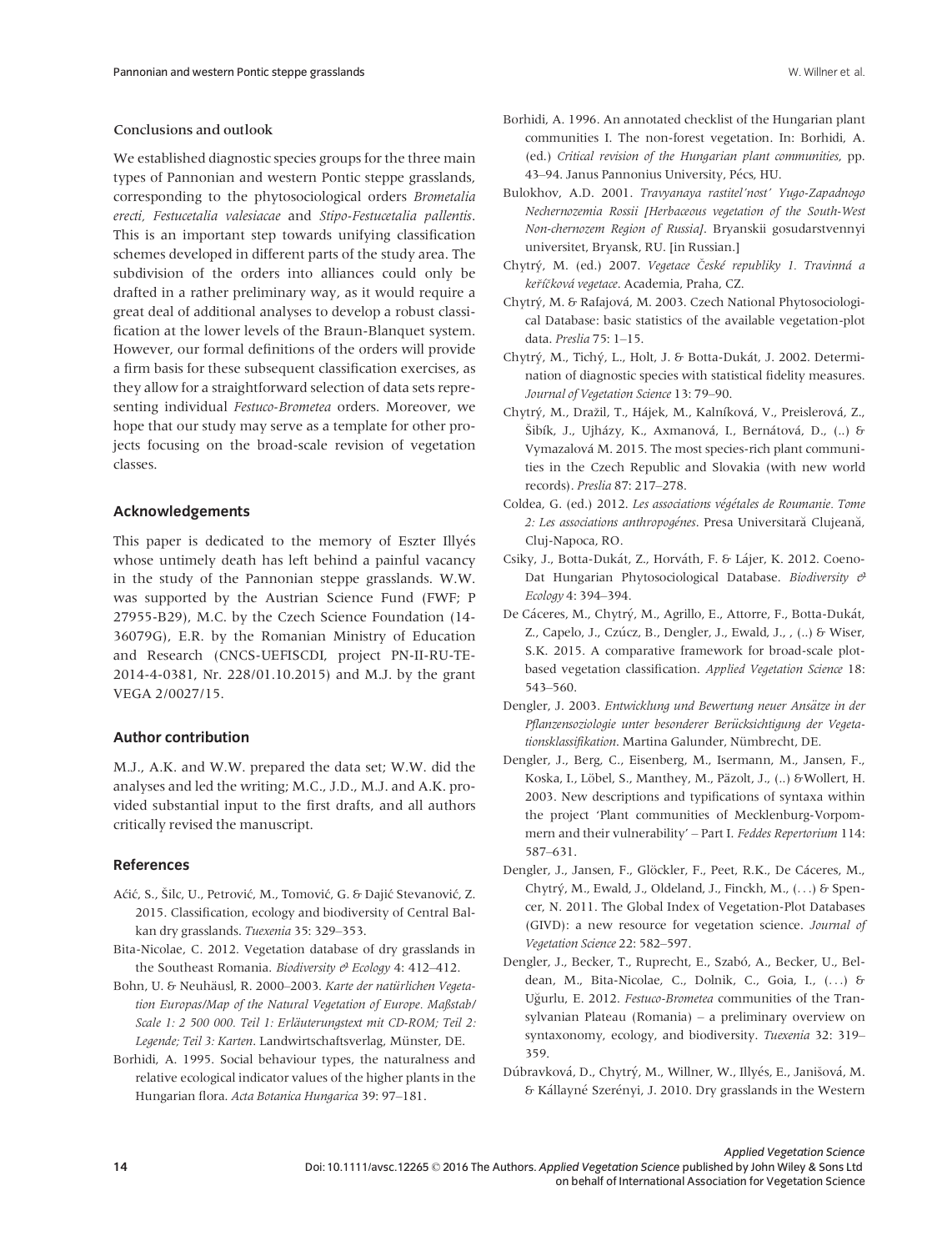Carpathians and the northern Pannonian Basin: a numerical classification. Preslia 82: 165–221.

- Ermakov, N. 2012. Prodromus vysshikh edinits rastitel'nosti Rossii [Prodromus of the higher vegetation units of Russia]. In: Mirkin, B.M. & Naumova, L.G. (eds.) Sovremennoe sostoyanie osnovnikh kontseptsii nauki o rastitel'nosti, pp. 377–483. Gilem, Ufa, RU. [in Russian.]
- European Commission 2013. Interpretation manual of European Union habitats – EUR28. European Commission, DG Environment, Brussels, BE.
- Evans, D. 2010. Interpreting the habitats of Annex I Past, present and future. Acta Botanica Gallica 157: 677–686.
- Fischer, H.S. 2015. On the combination of species cover values from different vegetation layers. Applied Vegetation Science 18: 169–170.
- Grolle, R. & Long, D.G. 2000. An annotated check-list of the Hepaticae and Anthocerotae of Europe and Macaronesia. Journal of Bryology 22: 103–140.
- Hegedüšová Vantarová, K. & Škodová, I. (eds.) 2014. Rastlinné spoločenstvá Slovenska. 5. Travinno-bylinná vegetácia. [Plant communities of Slovakia. 5. Grassland vegetation.]. Veda, Bratislava, SK.
- Hill, M.O. & Smilauer, P. 2005. TWINSPAN for Windows version 2.3. Centre for Ecology & Hydrology and University of South Bohemia, Huntingdon, UK.
- Hill, M.O., Bell, N., Bruggeman-Nannenga, M.A., Brugués, M., Cano, M.J., Enroth, J., Flatberg, K.K., Frahm, J.-P., Gallego, M.T., (...) & Söderström, L. 2006. An annotated checklist of the mosses of Europe and Macaronesia. Journal of Bryology 28: 198–267.
- Hobohm, C. 2005. Die Erforschung der Artenvielfalt in Pflanzengesellschaften – eine Zwischenbilanz. Tuexenia 25: 7–28.
- Illyés, E., Chytrý, M., Botta-Dukát, Z., Jandt, U., Škodová, I., Janišová, M., Willner, W. & Hájek, O. 2007. Semi-dry grasslands along a climatic gradient across Central Europe: Vegetation classification with validation. Journal of Vegetation Science 18: 835–846.
- Janišová, M. & Dúbravková, D. 2010. Formalized classification of rocky Pannonian grasslands and dealpine Sesleria-dominated grasslands in Slovakia using a hierarchical expert system. Phytocoenologia 40: 267–291.
- Kazcki, Z. & Sliwinski, M. 2012. Polish vegetation database. Biodiversity  $e^y$  Ecology 4: 411-411.
- Kaligarič, M. & Škornik, S. 2002. Variety of dry and semi-dry secondary grasslands (Festuco-Brometea) in Slovenia – Contact area of different geo-elements. Razprave IV. Razreda SAZU 43: 227–246.
- Korneck, D. 1974. Xerothermvegetation von Rheinland-Pfalz und Nachbargebieten. Schriftenreihe für Vegetationskunde 7: 1-196.
- Korotchenko, I.A. & Didukh, Y.P. 1997. Stepova roslynnist' pivdennoyi chastyny Livoberezhnogo Lisostepu Ukrayiny. II. Klas Festuco-Brometea. [The steppe vegetation of the southern part of the Left-Bank Forest-Steppe of the Ukraine. II. Class

Festuco-Brometea.]. Ukrayinskyi fitocenologichnyi zbirnik, Ser A 1 (6): 20–39. [in Ukrainian.]

- Kuzemko, A. 2012. Ukrainian grasslands database. Biodiversity  $\vartheta$ Ecology 4: 430–430.
- Kuzemko, A., Becker, T., Didukh, Y.P., Ardelean, I.V., Becker, U., Beldean, M., Dolnik, C., Jeschke, M., Naqinezhad, A., (...) & Dengler, J. 2014. Dry grassland vegetation of Central Podolia (Ukraine) – a preliminary overview of its syntaxonomy, ecology and biodiversity. Tuexenia 34: 391–430.
- Liška, J., Palice, Z. & Slavíková, Š. 2008. Checklist and Red List of lichens of the Czech Republic. Preslia 80: 151–182.
- Luther-Mosebach, J., Dengler, J., Schmiedel, U., Röwer, I.-U., Labitzky, T. & Gröngröft, A. 2012. A first formal classification of the Hardeveld vegetation in Namaqualand, South Africa. Applied Vegetation Science 15: 401–431.
- Merunková, K., Preislerová, Z. & Chytrý, M. 2012. White Carpathian grasslands: can local ecological factors explain their extraordinary species richness? Preslia 84: 311–325.
- Meusel, H. & Jäger, E. 1992. Vergleichende Chorologie der zentraleuropäischen Flora, vol 3. Gustav Fischer, Jena, DE.
- Molnár, Z., Bölöni, J. & Horváth, F. 2008. Threatening factors encountered: actual endangerment of the Hungarian (semi-) natural habitats. Acta Botanica Hungarica 50(Suppl.): 195– 210.
- Mucina, L., Dengler, J., Bergmeier, E., Carni, A., Dimopoulos, P., Jahn, R. & Matevski, V. 2009. New and validated high-rank syntaxa from Europe. Lazaroa 30: 267–276.
- Mucina, L., Bültmann, H., Dierßen, K., Theurillat, J.-P., Raus, T., Čarni, A., Šumberová, K., Willner, W., Dengler, J., (...) & Tichý, L. 2016. Vegetation of Europe: hierarchical floristic classification system of vascular plant, bryophyte, lichen and algal communities. Applied Vegetation Science doi: [10.1111/](http://dx.doi.org/10.1111/avsc.12257) [avsc.12257](http://dx.doi.org/10.1111/avsc.12257) (in press).
- Pedashenko, H., Apostolova, I., Boch, S., Ganeva, A., Janišová, M., Sopotlieva, D., Todorova, S., Ünal, A., Vassilev, K., Velev, N. & Dengler, J. 2013. Dry grasslands of NW Bulgarian mountains: first insights into diversity, ecology and syntaxonomy. Tuexenia 33: 309–346.
- Poluyanov, A.V. & Averinova, E.A. 2012. Travyanaya rastitel'nost' Kurskoi oblasti (sintaksonomiya i voprosy okhrany) [Grassland vegetation of the Kursk region (syntaxonomy and conservation issues)]. Kurskii Gosudarstvennyi Universitet, Kursk, RU. [in Russian.]
- Poschlod, P. & WallisDeVries, M.F. 2002. The historical and socioeconomic perspective of calcareous grasslands – lessons from the distant and recent past. Biological Conservation 104: 361–376.
- Rodríguez-Rojo, M.P., Fernández-González, F., Tichý, L. & Chytrý, M. 2014. Vegetation diversity of mesic grasslands (Arrhenatheretalia) in the Iberian Peninsula. Applied Vegetation Science 17: 780–796.
- Rodwell, J.S., Schamineé, J.H.J., Mucina, L., Pignatti, S., Dring, J. & Moss, D. 2002. The Diversity of European Vegetation. An overview of phytosociological alliances and their relationships to

Applied Vegetation Science

Doi: 10.1111/avsc.12265 © 2016 The Authors. Applied Vegetation Science published by John Wiley & Sons Ltd on behalf of International Association for Vegetation Science